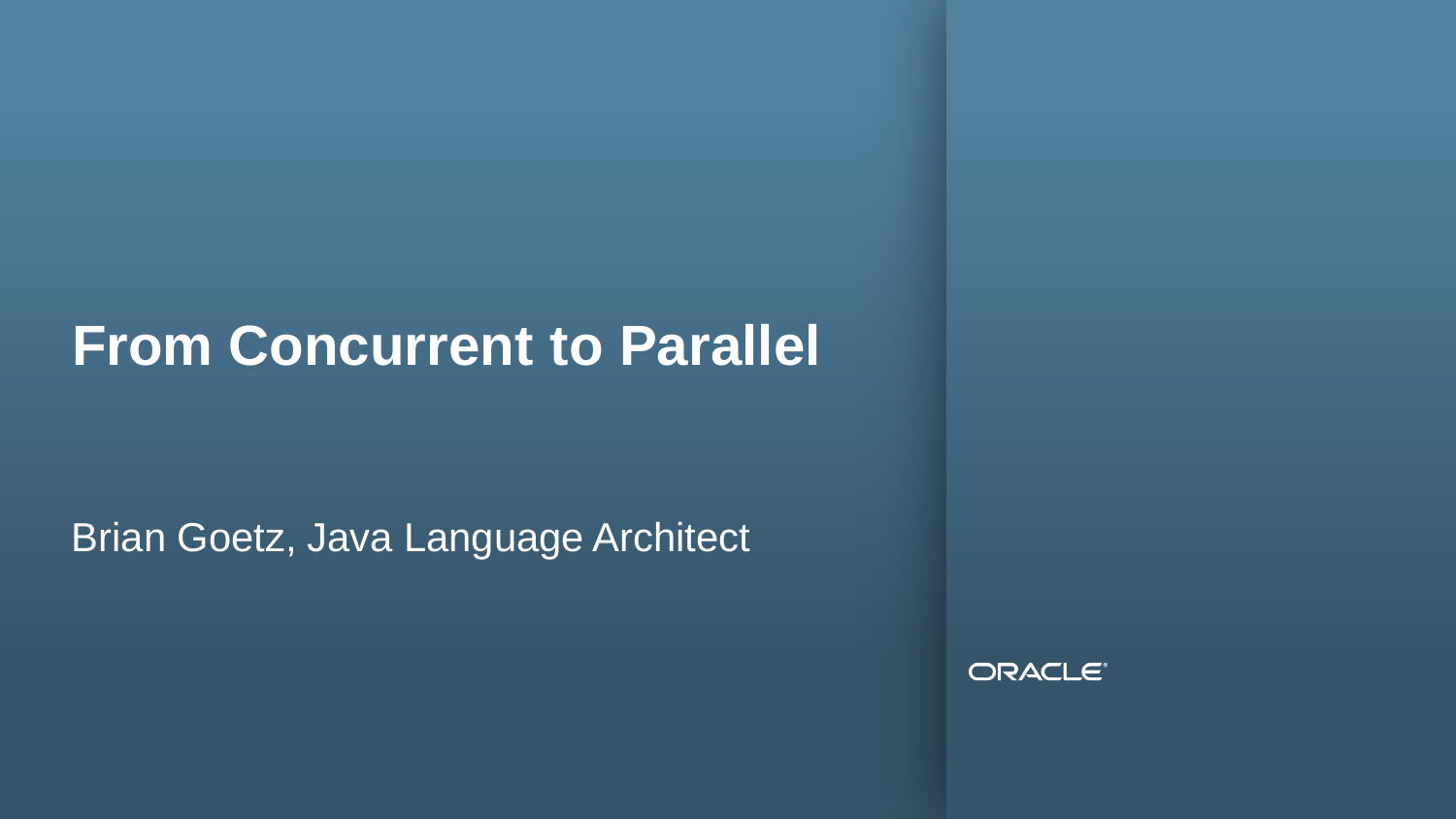The following is intended to outline our general product direction. It is intended for information purposes only, and may not be incorporated into any contract. It is not a commitment to deliver any material, code, or functionality, and should not be relied upon in making purchasing decisions. The development, release, and timing of any features or functionality described for Oracle's products remains at the sole discretion of Oracle.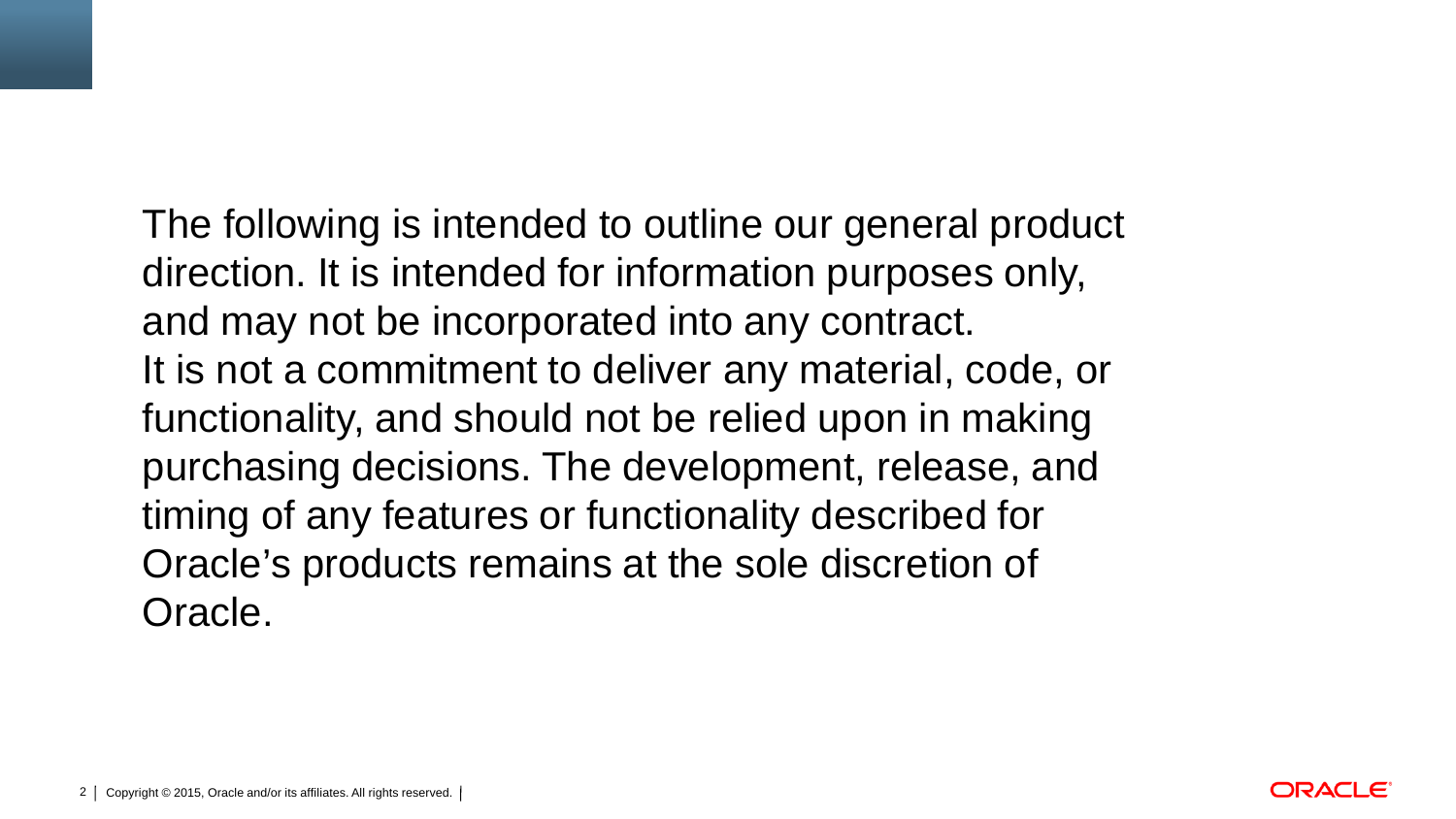# **Hardware Trends**

- Graph shows Intel CPUs over time
	- (graph courtesy Herb Sutter)
- Moore's Law still in full force
	- Transistor count doubles  $\sim$ 18mos
	- Now giving us *more* cores, not faster
- CPU clock rates stopped going up in 2003
	- (some period of denial followed)

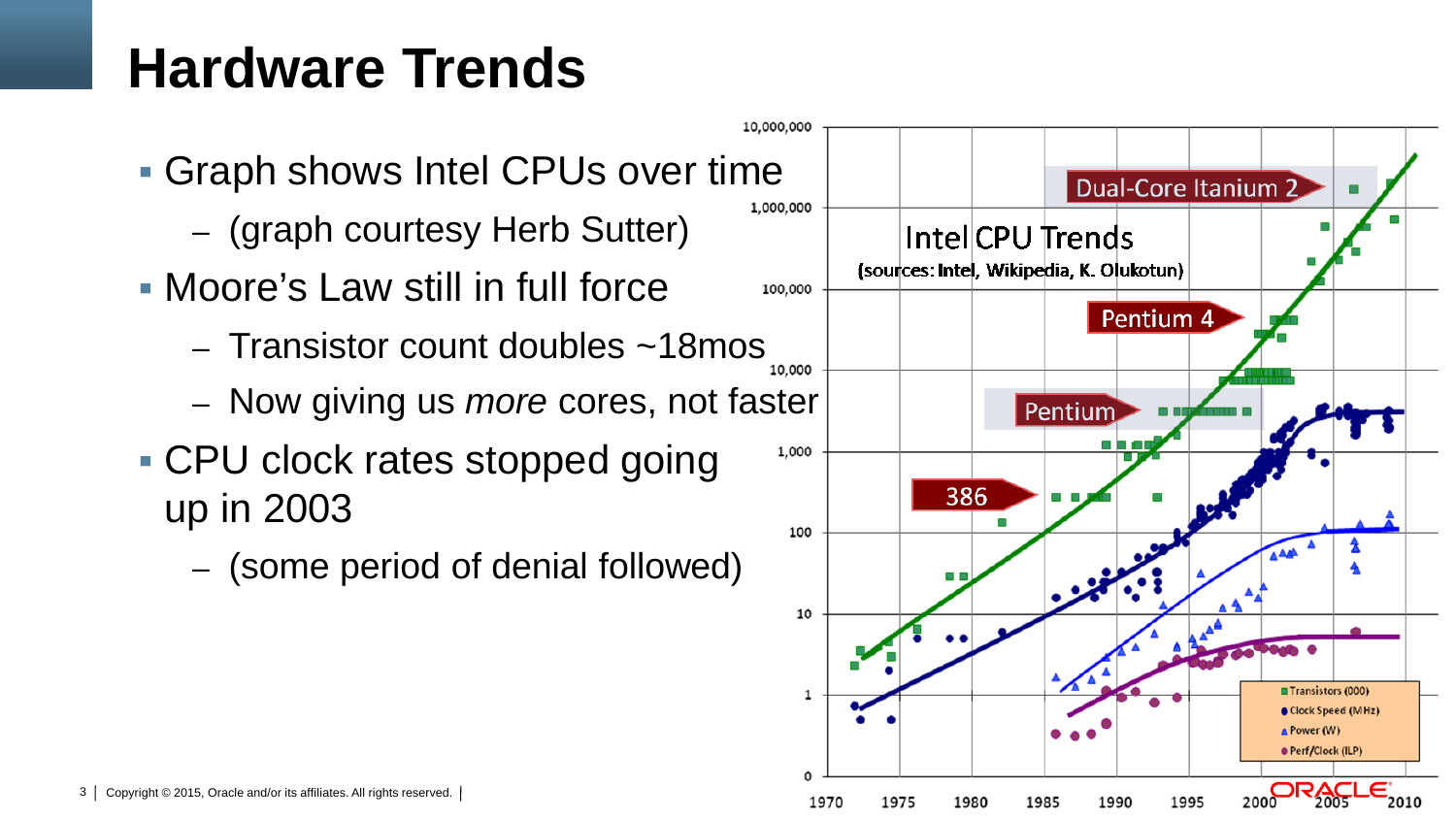## **Dude, Where's My Cores?**

- **If Moore's law is plowed into** core count, we'd see red line
- Reality is blue marks
	- For enterprise chips (-EX)
	- Lower for consumer chips
- Chipmakers not delivering all the cores they can
	- Because software isn't ready!
- Except for data-parallel analytics
	- And GPUs



ORACLE'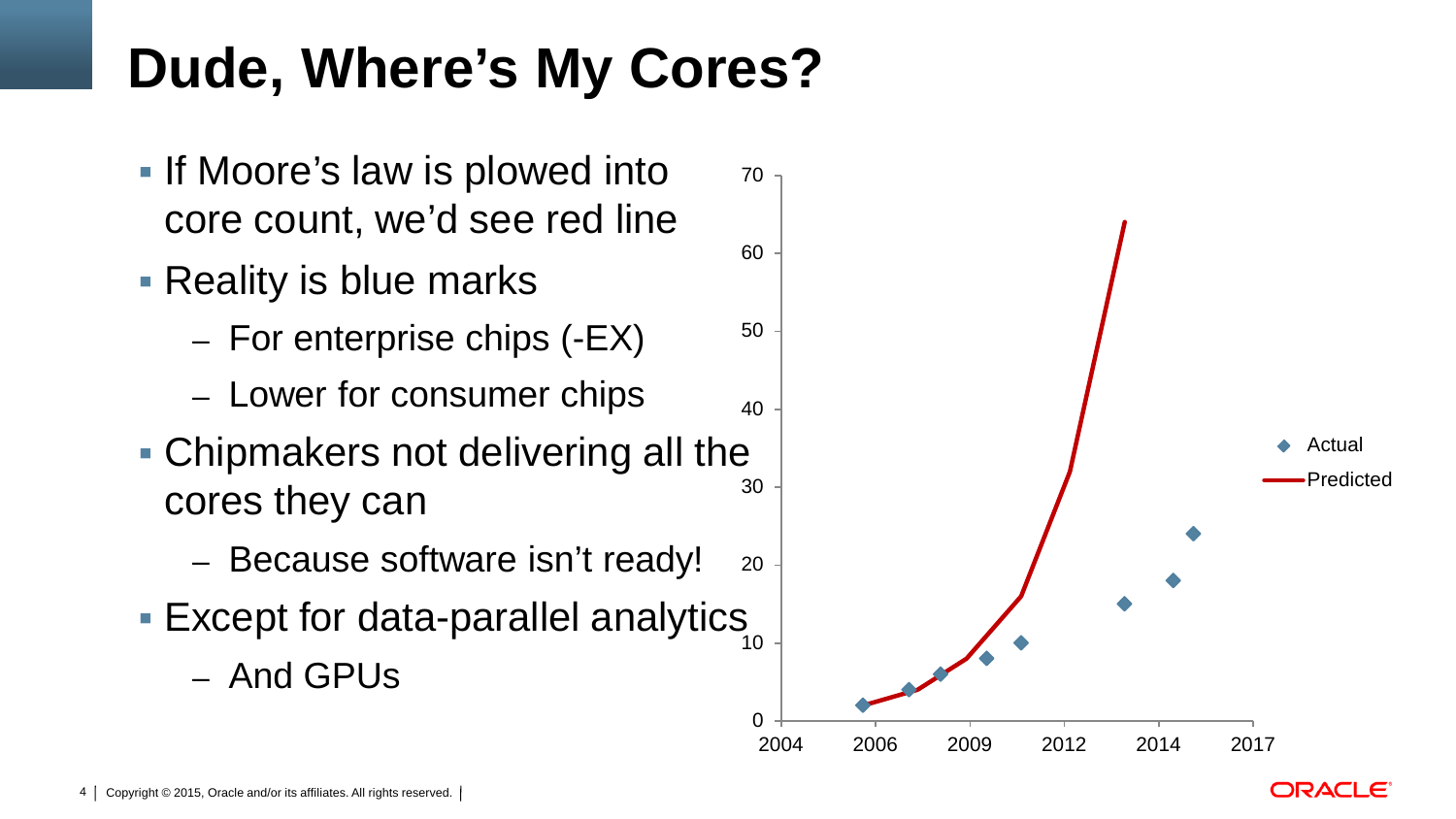# **Concurrency, Through The Ages**

- Primary goal of using concurrency is maximizing use of CPU(s)
	- Though sometimes used to manage program structure (e.g., CSP, Actors)
- **Dominant maximization strategy changes over time** 
	- Single-core era
		- Alternative to blocking nonblocking IO, prioritized background tasks
	- Multi-core era
		- Coarse-grained, task-based concurrency
		- Largely about *throughput* pushing more requests through a server
	- Many-core era
		- **Fine-grained data parallelism**
		- Largely about *latency*  use more cores to get the answer faster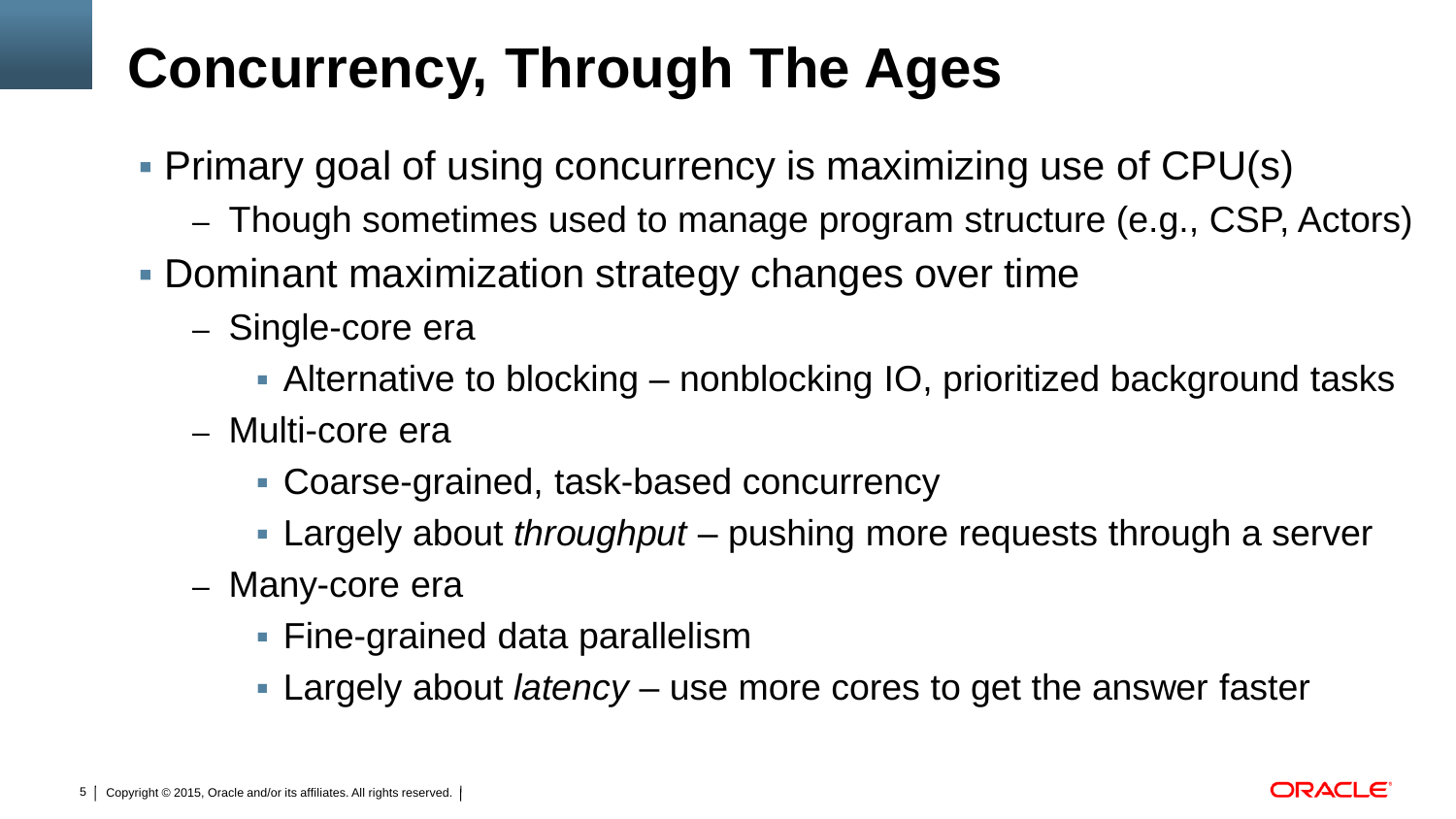## **Hardware Trends Drive Software Trends**

- Languages, libraries, and frameworks shape the programs we write
	- We follow the path of least resistance…
- Hardware shapes the languages, library, and frameworks we write
	- Java 1 supported threads, locks, condition queues
	- Java 5 added thread pools, blocking queues, concurrent collections
	- Java 7 added the fork-join library
	- Java 8 added parallel streams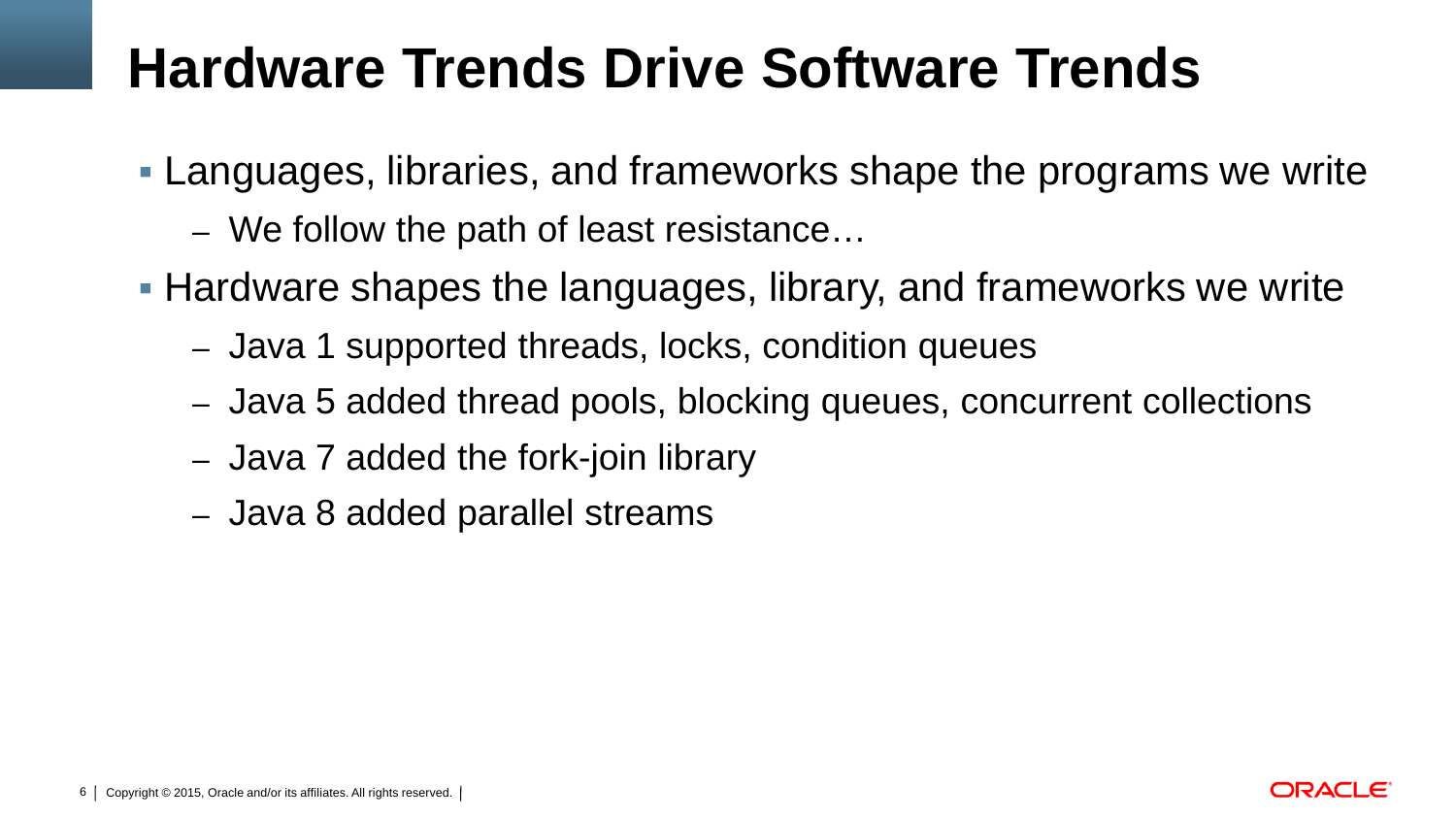# **Terminology**

- Sadly, definitions for *concurrency* and *parallelism* are not standard
	- Often (mistakenly) used interchangeably
- Historically…
	- *Concurrency* is a property of a program's *structure*
		- Organized as the interaction between multiple cooperating activities
	- Parallelism is a property of a program's *execution*
		- Do things *really* happen simultaneously, or is this just an illusion?
	- Concurrency is the *potential for* parallelism
	- Useful distinction when true concurrent execution was mostly a theoretical concern
	- Less useful distinction today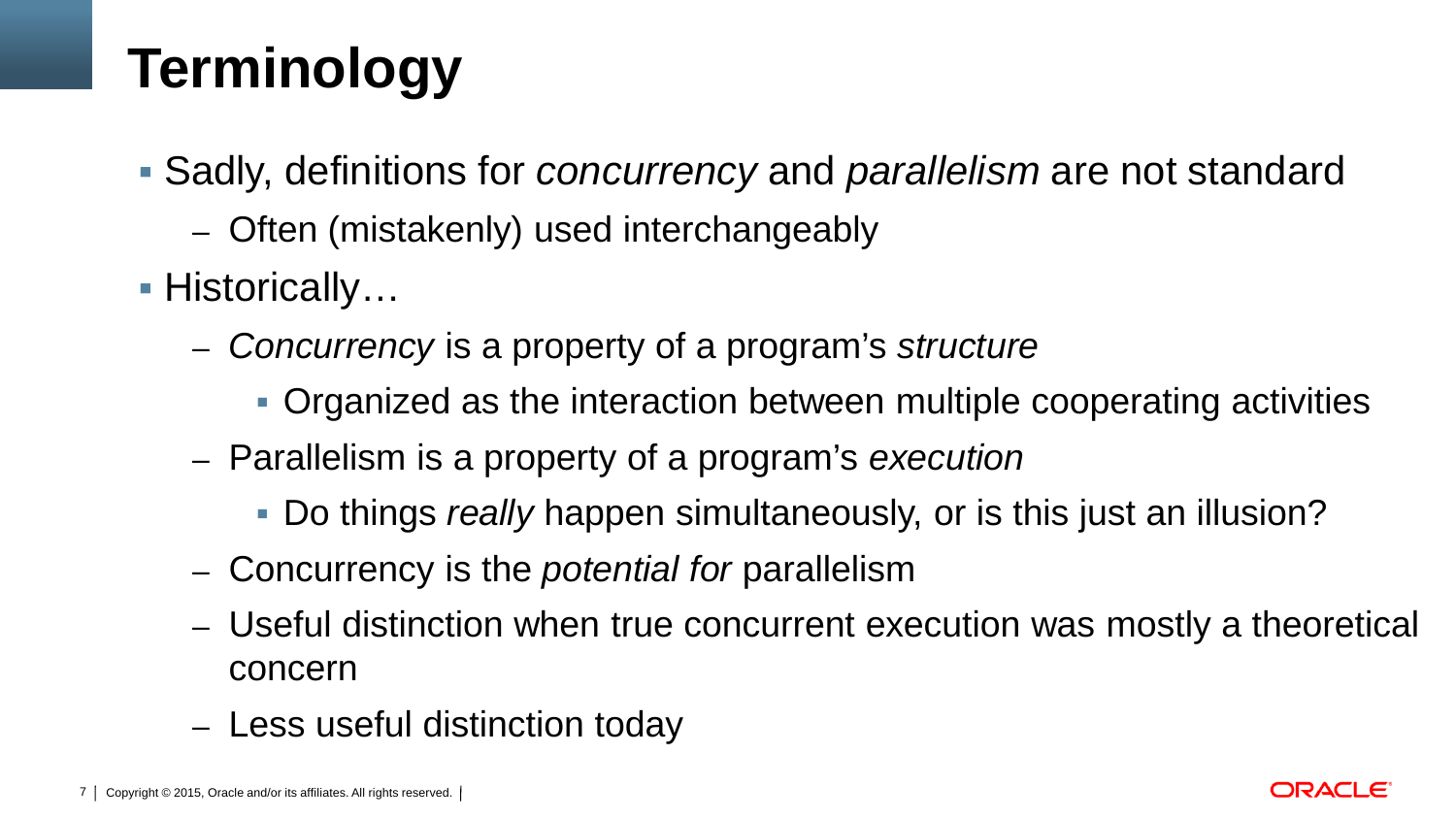# **Terminology**

- More commonly today…
	- *Concurrency* is about *correctly* and *efficiently* controlling access to shared resources
		- Example: constructing thread-safe data structures
		- Primitives: Locks, events, semaphores, coroutines, STM
	- *Parallelism* is about using additional resources to produce an answer faster
		- Example: searching a large data set by partitioning
- Why should we care?
	- Concurrency is hard!
		- Reasoning about shared state and locks requires wizardry
		- Not easy even with secret wizard spell book!
	- Parallelism is much easier!
		- Standard trick is *partitioning*
		- And a little bit of discipline

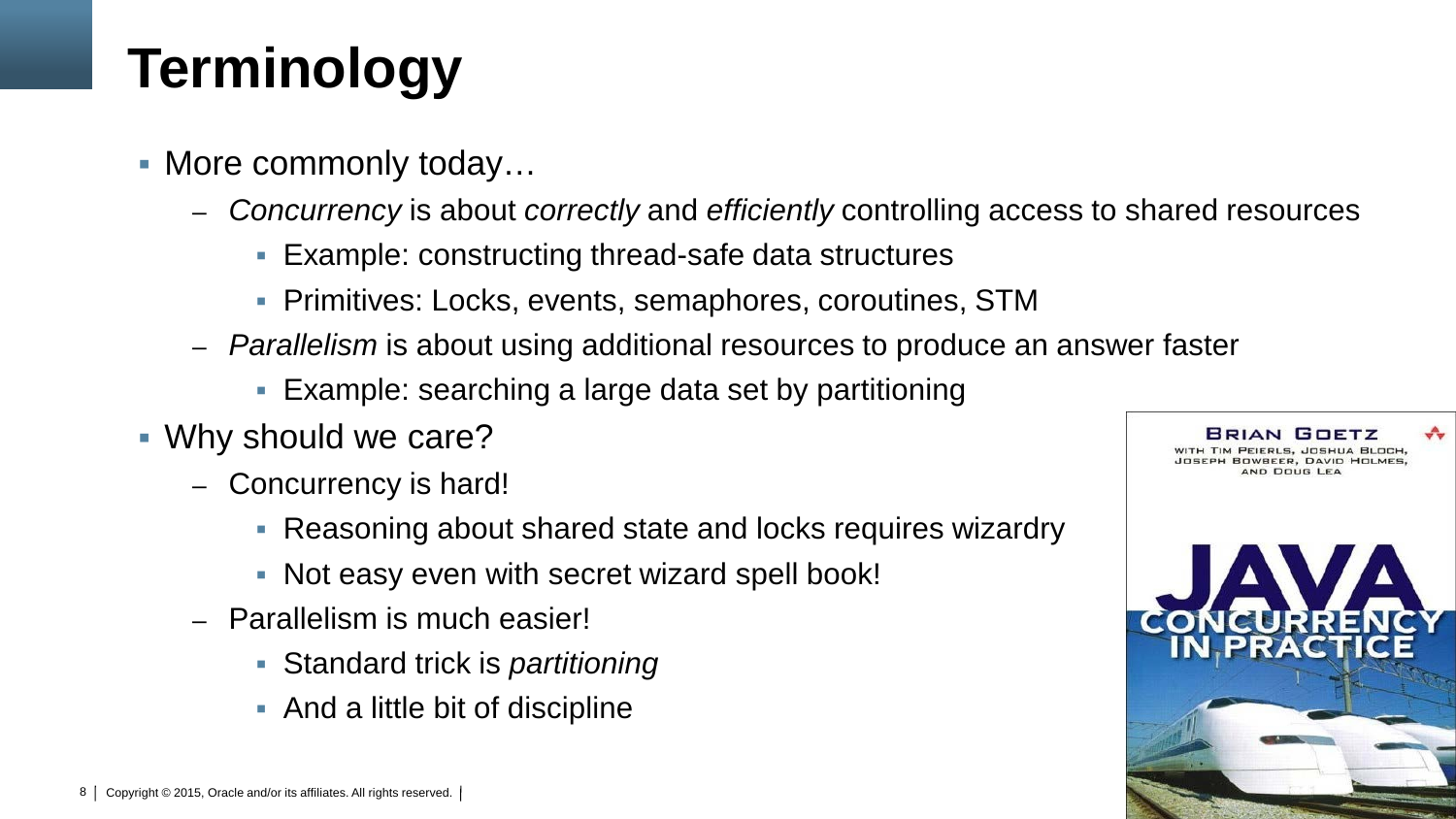## **Parallelism**

Parallelism is about using more resources to get the answer faster

- *Strictly an optimization!*
- If additional resources are not available, can still compute sequentially
- Corollary: Only useful if it really does get the answer faster!
- **Just because we use more resources ...** 
	- Doesn't mean the computation is always faster than a sequential one
	- Or even as fast…
- Analyze  $\rightarrow$  implement  $\rightarrow$  measure  $\rightarrow$  repeat...
	- Prefer sequential implementation until parallel is proven effective
- Measure of parallel effectiveness is *speedup*
	- How much faster (or slower) compared to sequential?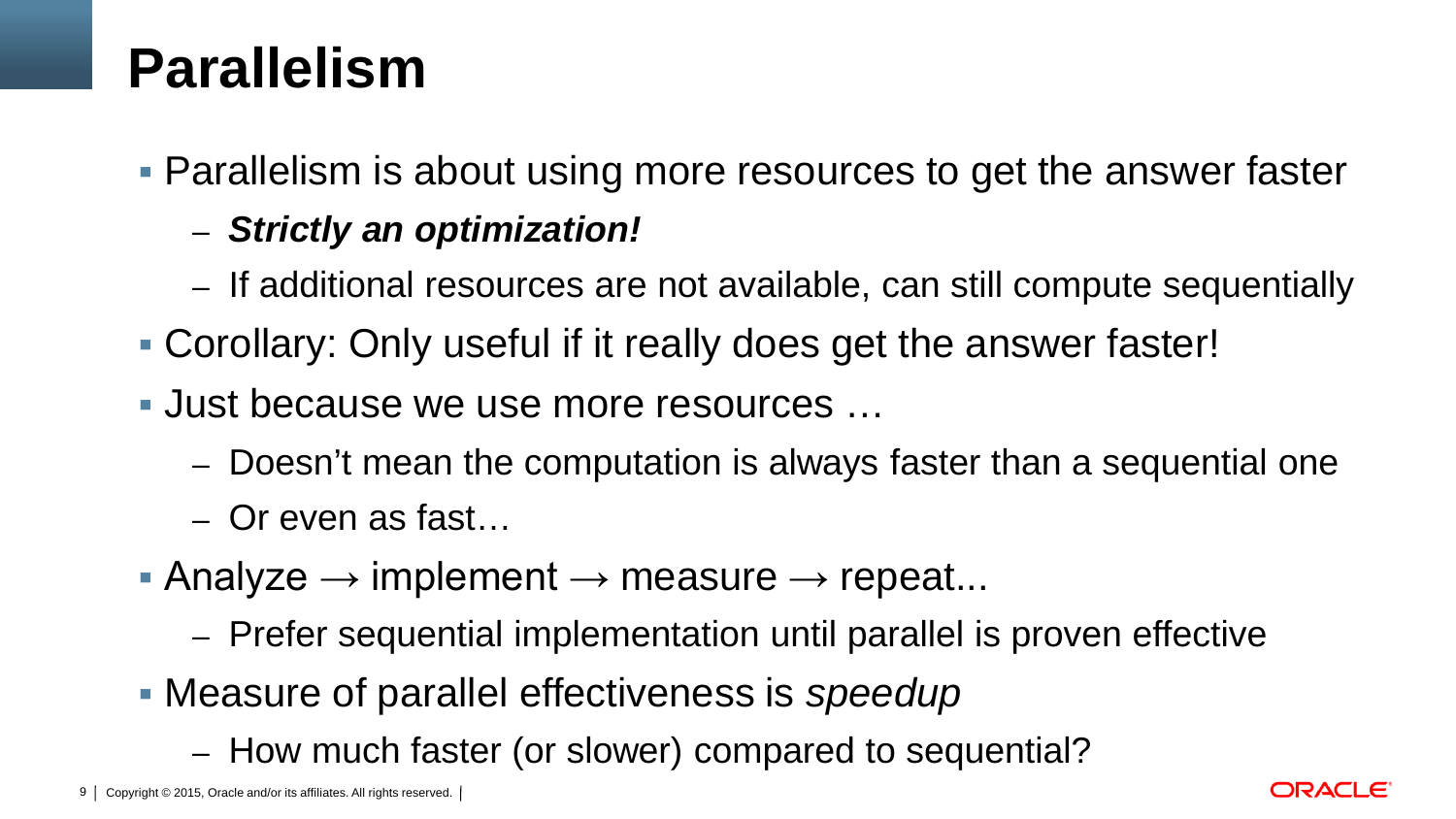### **Parallelism**

- A parallel computation *always involves more work* than the best sequential alternative
	- How could it not? It still has to solve the problem!
	- And also:
		- Decompose the problem
		- Launch tasks, manage tasks, wait for tasks to complete
		- Combine results
- Parallel version always starts out "behind"
	- We hope to make up for this initial deficit by burning more resources
	- To succeed, we need
		- A parallelizable problem
		- A good implementation
		- Good runtime support for execution
		- Enough data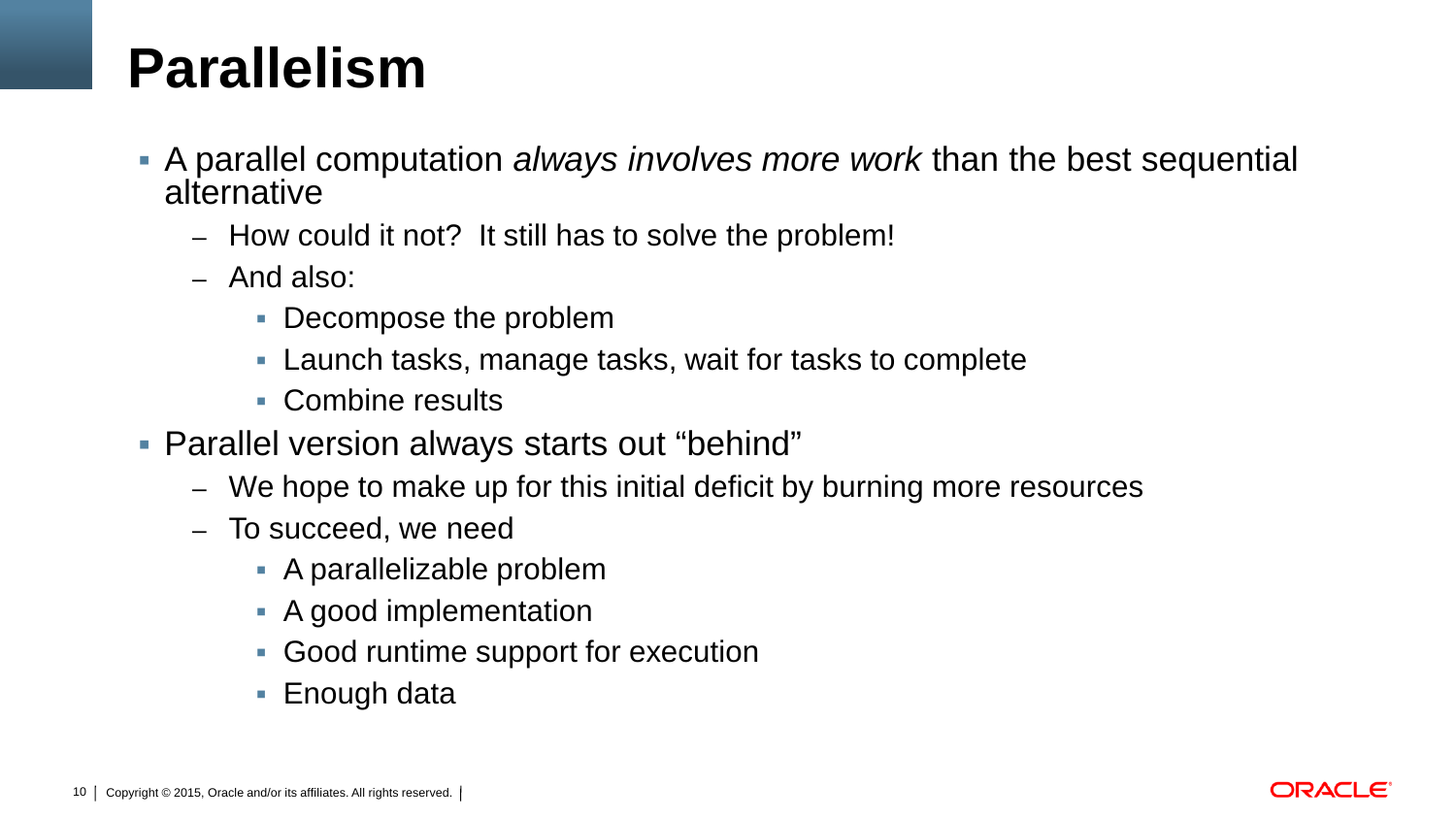## **Exploitable Parallelism**

- Not all problems parallelize equally!
- Given a function *f*, define

*g(0) = f(0) h(0) = f(0)*  $g(n) = f(g(n-1))$ , for  $n > 0$   $h(n) = f(n) + h(n-1)$ , for  $n > 0$ 

- How well can we parallelize computing *g* and *h*?
	- Their definitions look very similar
	- Are they equally parallelizable?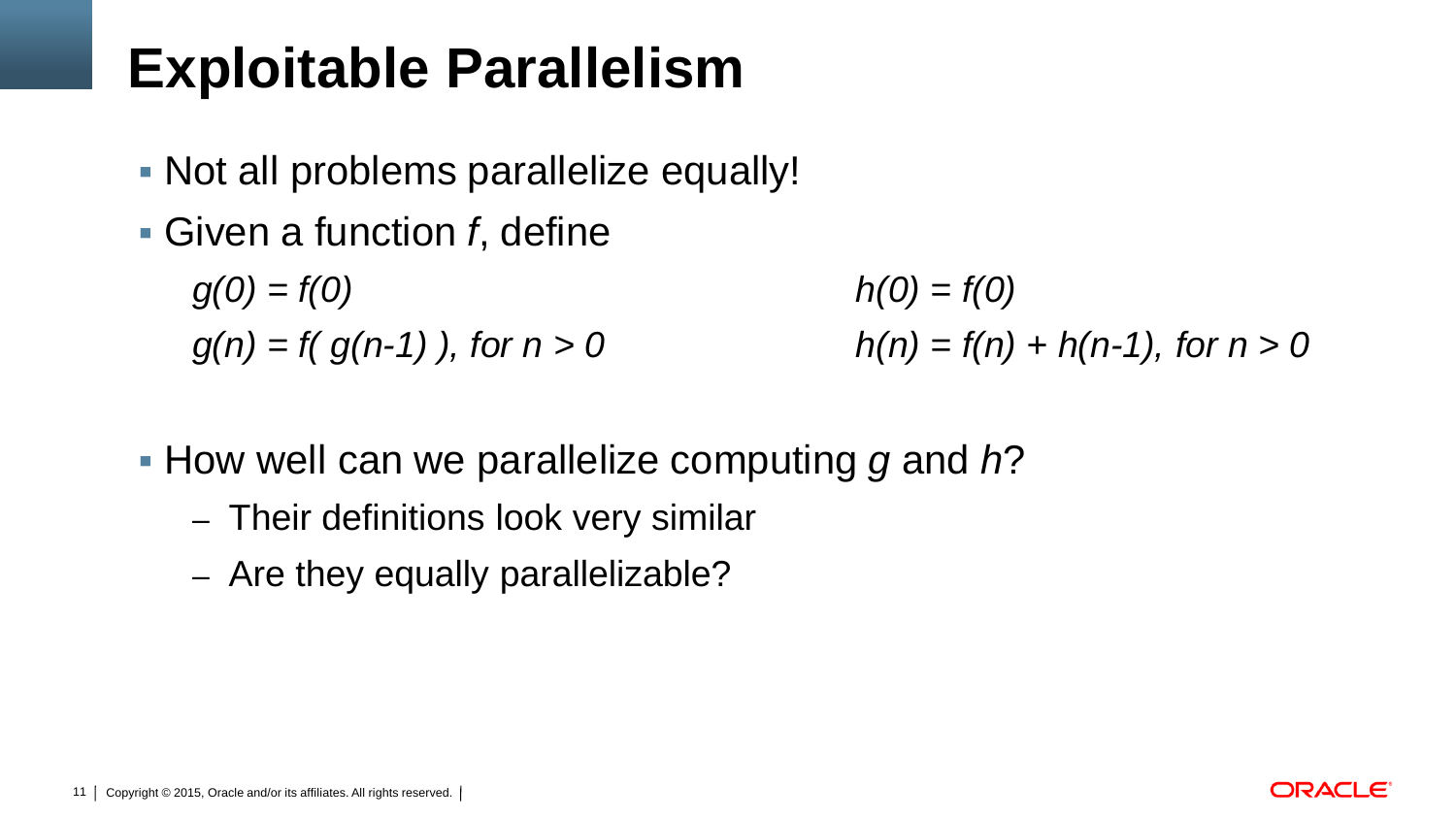#### **Exploitable Parallelism**

*g(0) = f(0) g(n) = f( g(n-1) ), for n > 0*

- **Parallelizing g turns out to be a lost cause**
- Can rewrite as

$$
g(n) = f(f(\dots n \text{ times} \dots f(0) \dots))
$$

- Can't compute f(f(0)) until we know f(0)
	- Problem is *fundamentally sequential*
	- Parallelism limited by dataflow dependency



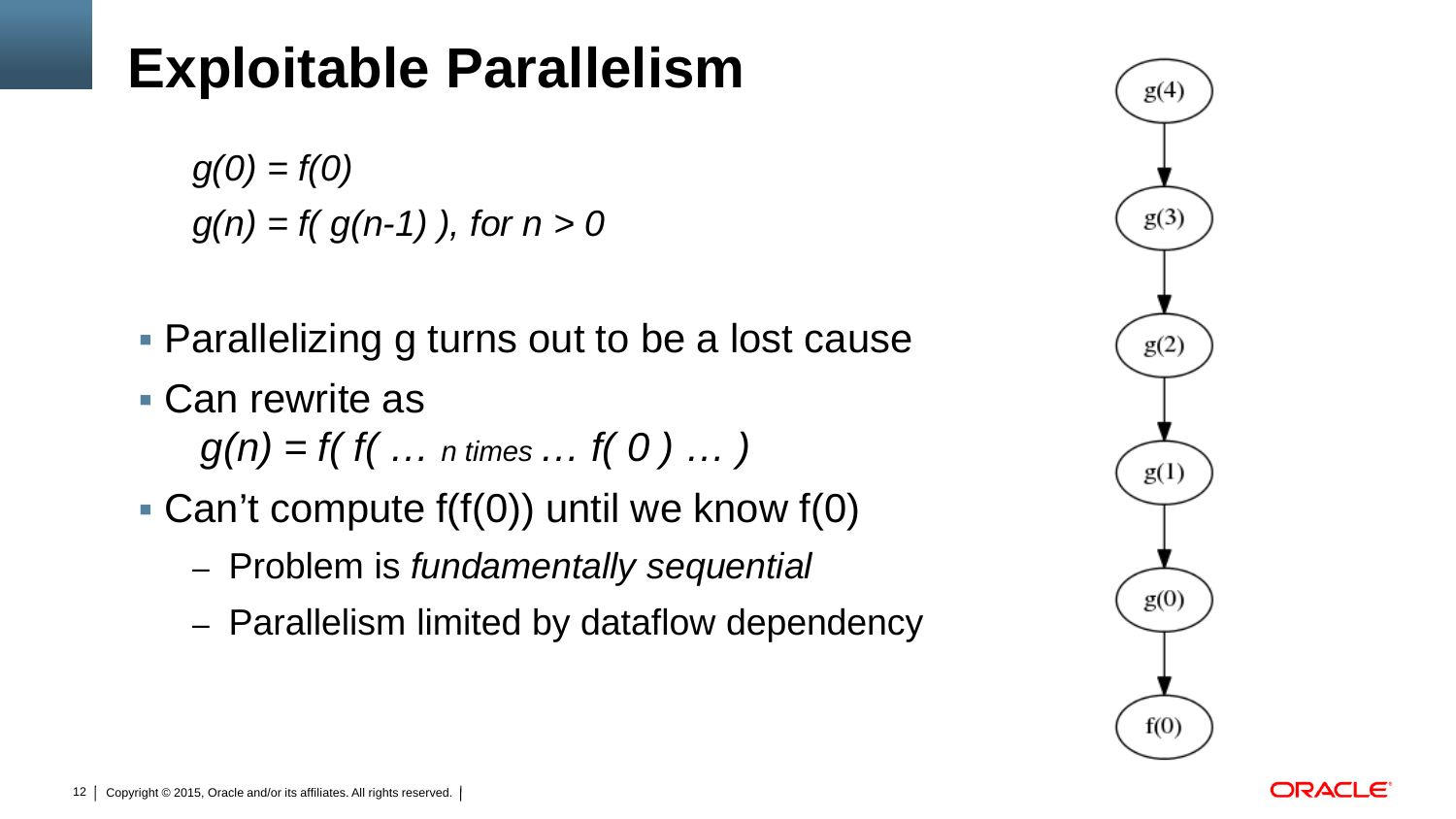## **Exploitable Parallelism**

$$
h(0) = f(0)
$$
  
 
$$
h(n) = f(n) + h(n-1), \text{ for } n > 0
$$

- **Parallelizing h turns out to be easy!**
- Can rewrite as

 $h(n) = f(1) + f(2) + ... f(n)$ 

- Can compute each term independently
	- Then add them up, which also admits parallelization
	- Problem is *embarassingly parallel*
	- Though beware of *accidental* dataflow dependency!

 $h(4)$ 

 $f(2)$ 

 $h(1)$ 

 $h(0)$ 

 $f(0)$ 

 $f(1)$ 

 $f(2)$ 

 $h(2)$ 

 $f(1)$ 

 $f(0)$ 

 $f(3)$ 

 $f(3)$ 

 $f(4)$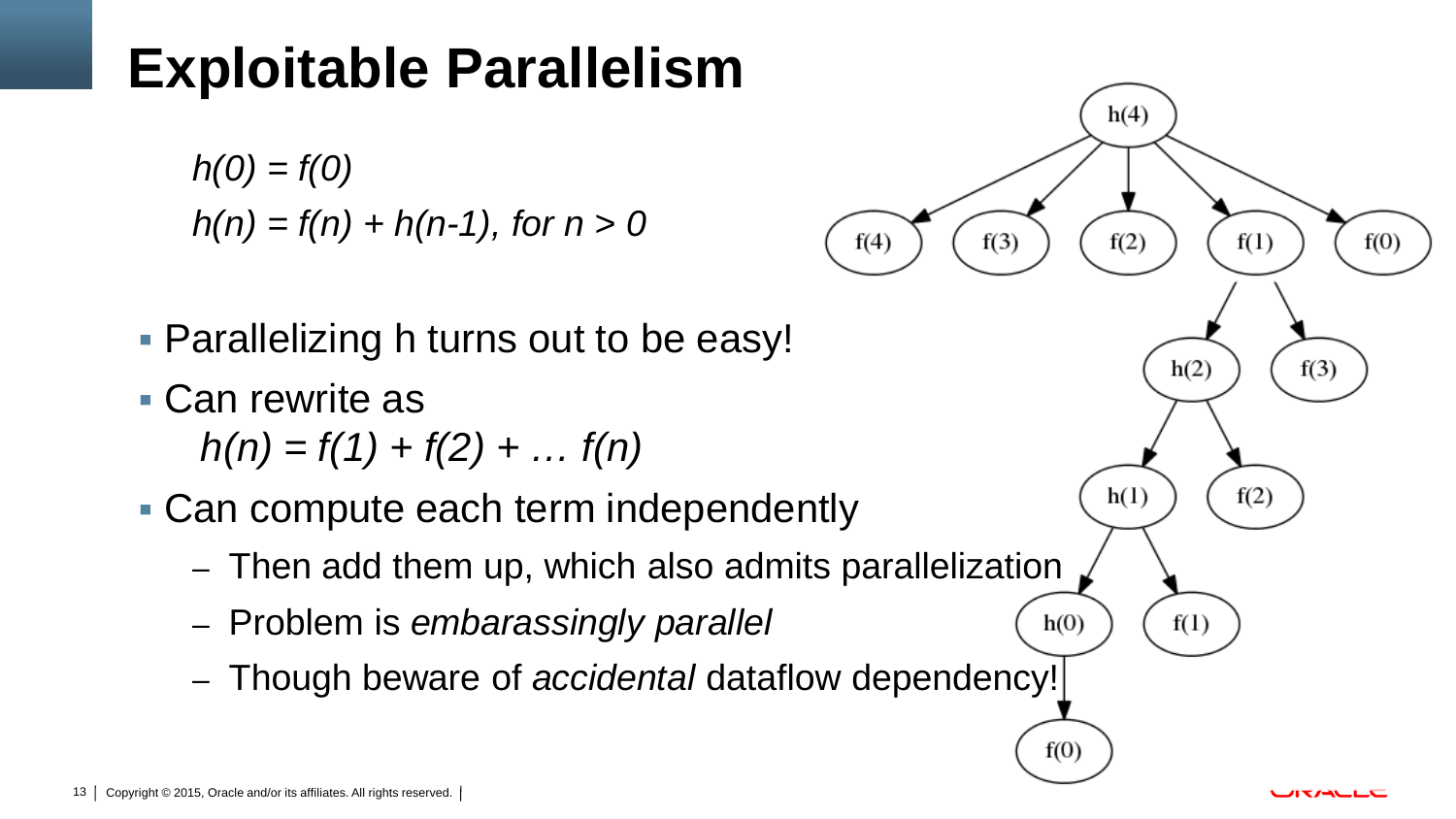## **Exploiting Parallelism**

- Despite similar-looking definition, *h* was parallelizable but *g* was not
	- But, a naïve implementation of h would have a dataflow graph just like g!
- Its not enough to have exploitable parallelism
	- You have to structure the computation to actually exploit it!
	- Many of the techniques we naturally use in sequential algorithms are impediments in parallel ones
		- Need to unlearn some bad habits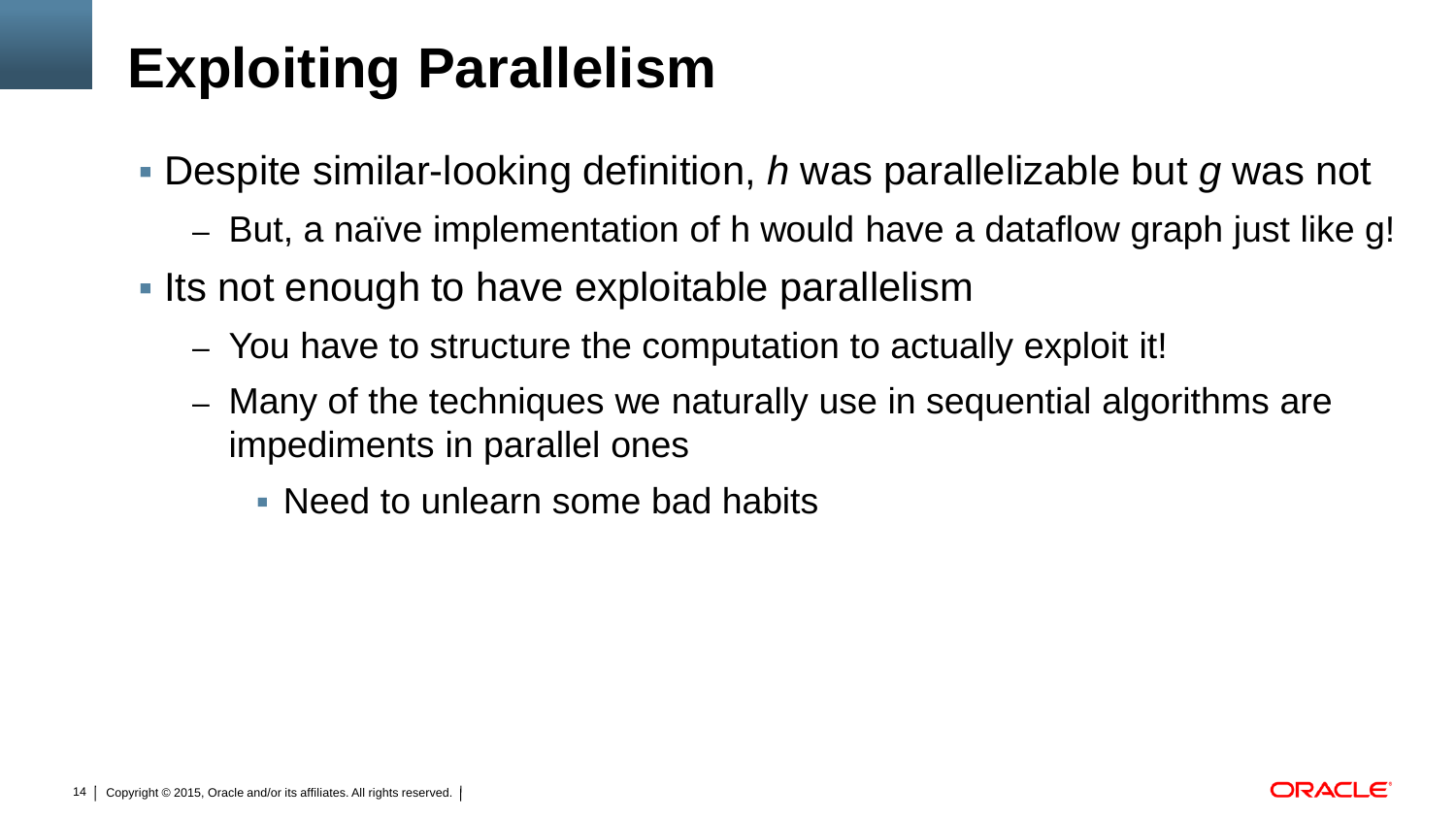- Simple problem: add numbers from 1..n
- What kind of dataflow graph do we get?
- What kind of dataflow graph do we want?
- Problem #1 Accumulator pattern
	- Need to unlearn this!
	- Impediment to parallelism



**int** sumSeq(**int**[] array) {  $\int$ **int** sum =  $\theta$ ; **for** (**int** i : array)  $sum = sum + i;$  **return** sum; }

X(1000000)

X(999999)

00000)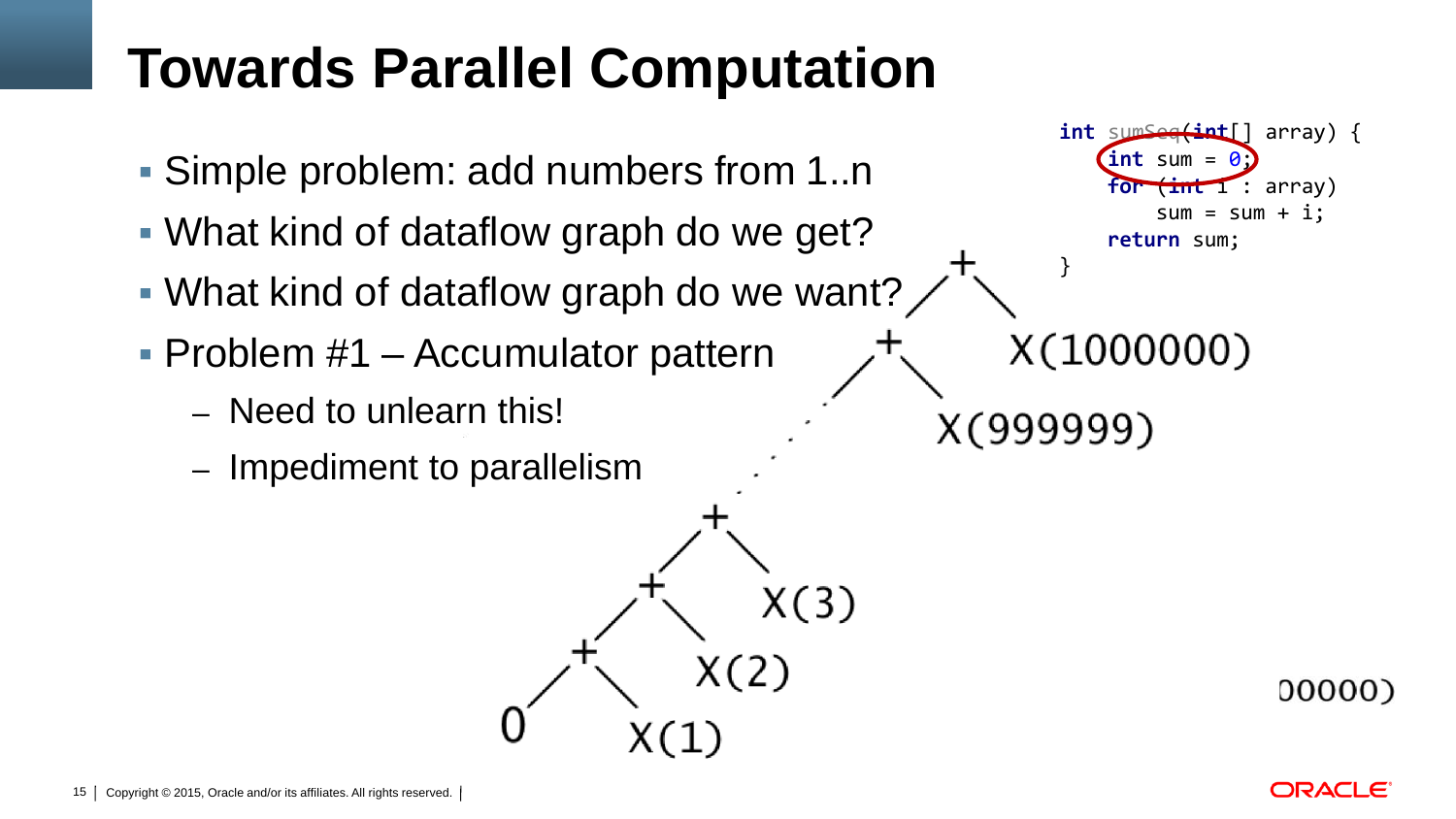- Might try solving the problem with concurrency
- But, the obvious approach is broken!
	- Data race on every access to sum
	- Will get the wrong answer

```
int sumBroken(int[] array) {
     int mid = array.length / 2;
    int sum = \theta;
     CONCURRENT {
          {
              for (\text{int} = 0; i < \text{mid}; i++)sum = sum + parray[i]; }
\overline{\mathcal{L}}for (\textbf{int} - \textbf{min}); i < array.length; i++)
                   sum = sum + \n{array[i]; }
 }
      return sum;
```
}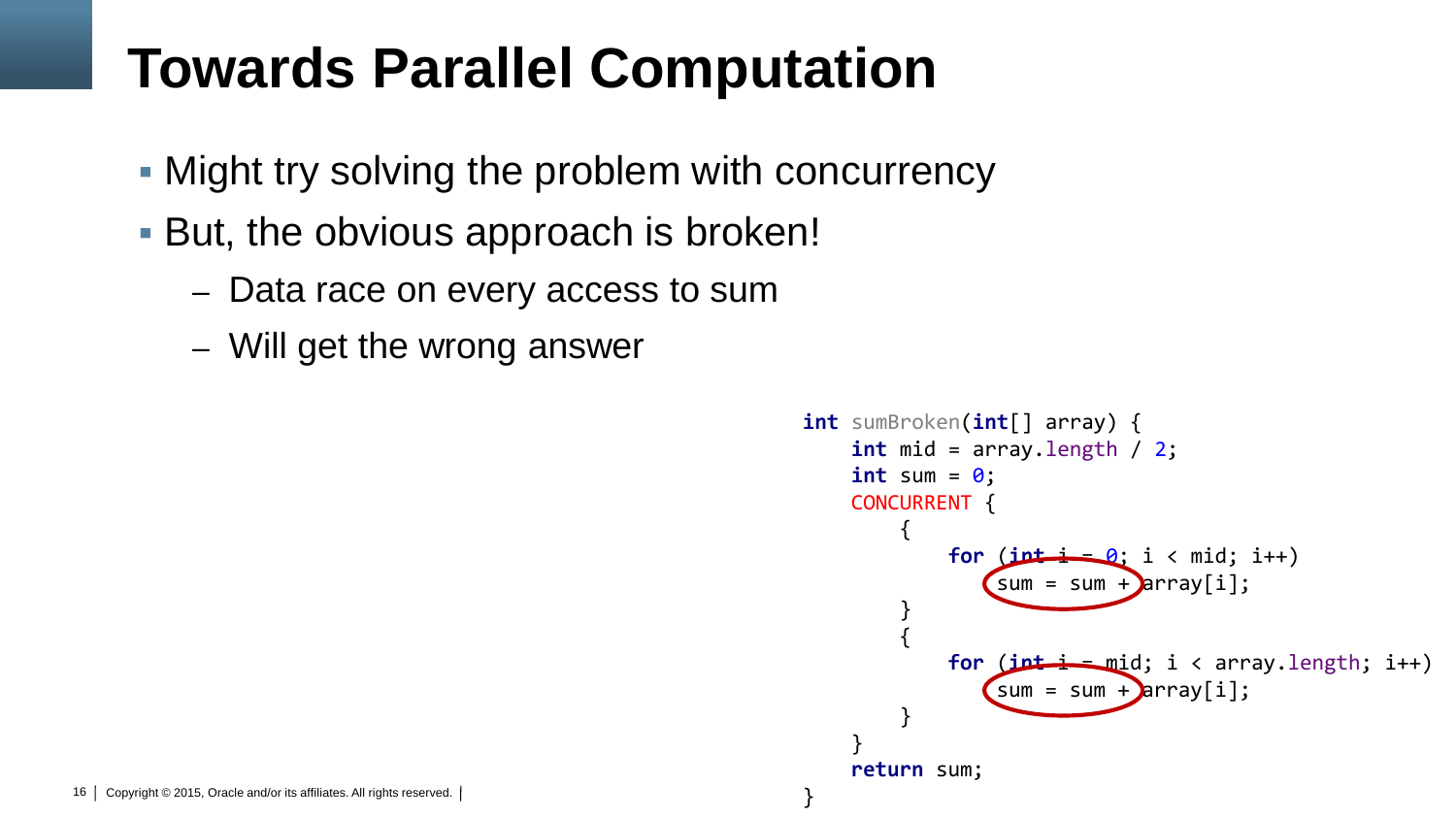- We can fix this, of course…
	- But now it is *much* slower than sequential!
	- Cores are stalled waiting for lock, not doing work

}

- Problem has exploitable parallelism
	- Failed attempt to exploit it **int** sumConcurrent(**int**[] array) {

```
 int mid = array.length / 2;
    int sum = \theta;
     CONCURRENT {
\overline{\mathcal{L}}for (int i = 0; i < \text{mid}; i++)ATOMIC \{ sum = sum + array[i]; \}}<br>}
\overline{\mathcal{L}}for (int i = mid; i < array.length; i++)ATOMIC \{ sum = sum + array[i]; \} }
 }
     return sum;
```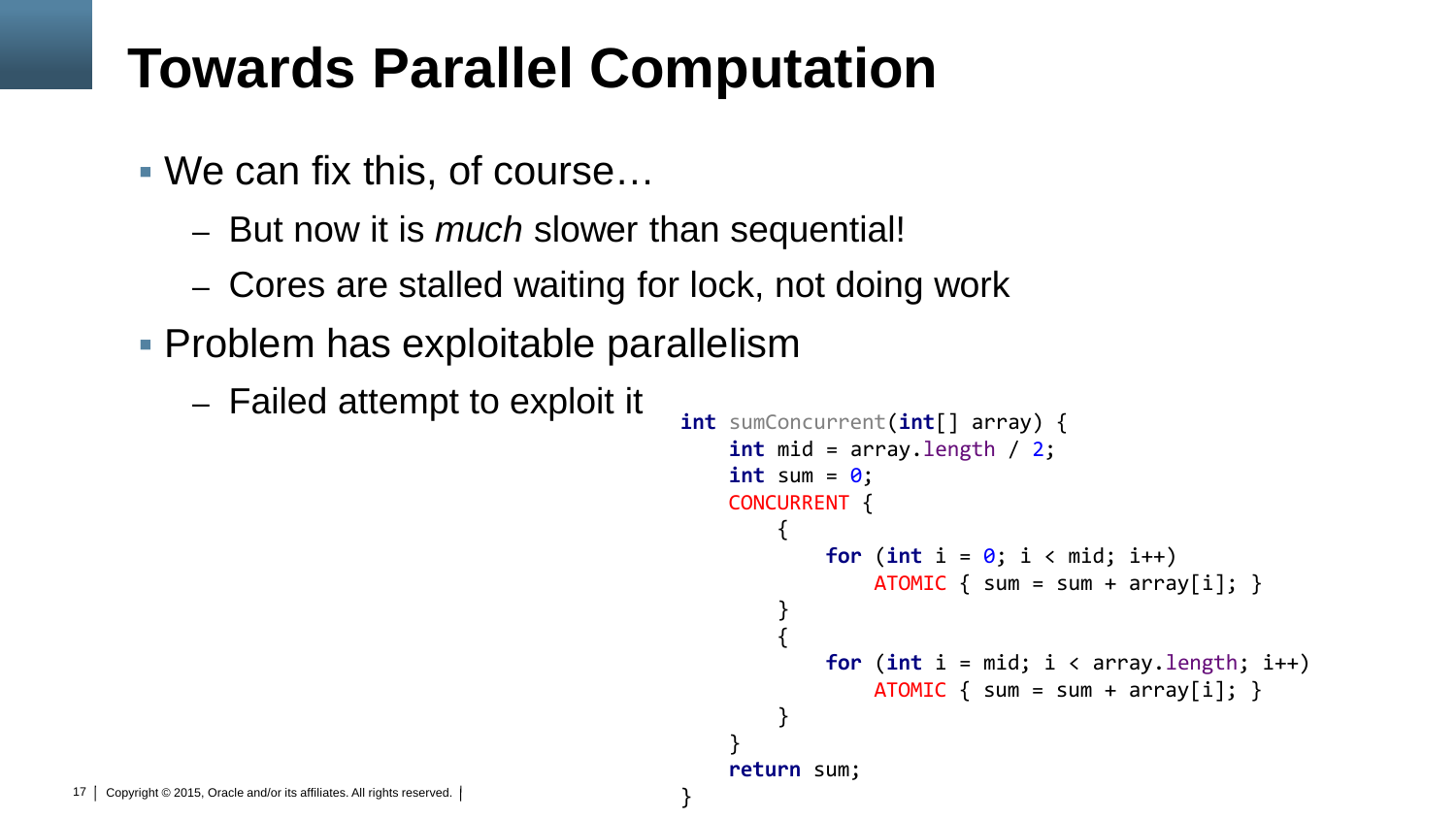## **Shared State**

- **There are three ways to safely handle state...** 
	- Don't share
	- Don't mutate
	- Coordinate access
- The first two are far easier to get right than the third...
	- Let's try "don't share"
	- Partition the array in two chunks, and operate on them separately

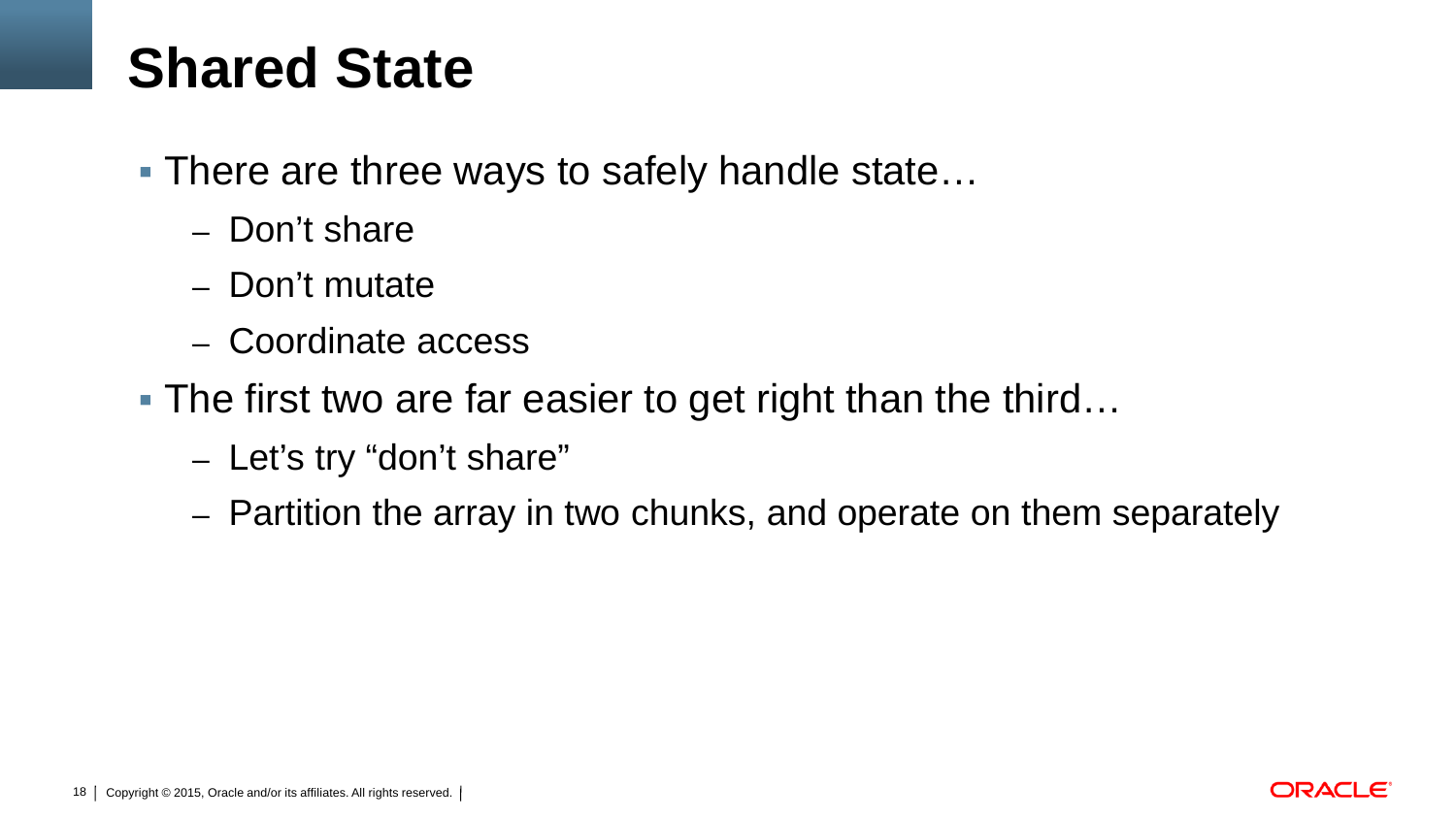- First cut at a parallel solution
- Decompose the problem into subproblems
- Solve the subproblems
- Combine the result
- **How will this perform?** 
	- Given enough data ….
		- OK on 1 or 2 cores
		- $\blacksquare$  No further speedup for N  $>$  2 cores

}

No shared access to mutable state

```
int sumPartitioned(int[] array) {
     int mid = array.length / 2;
    int leftSum = 0, rightSum = 0;
     CONCURRENT {
\overline{\mathcal{L}}for (int i = 0; i < mid; i++)
                leftSum = leftSum + array[i]; }
 {
            for (int i = mid; i \lt array.length; i++)rightSum = rightSum + array[i]; }
 }
     return leftSum + rightSum;
```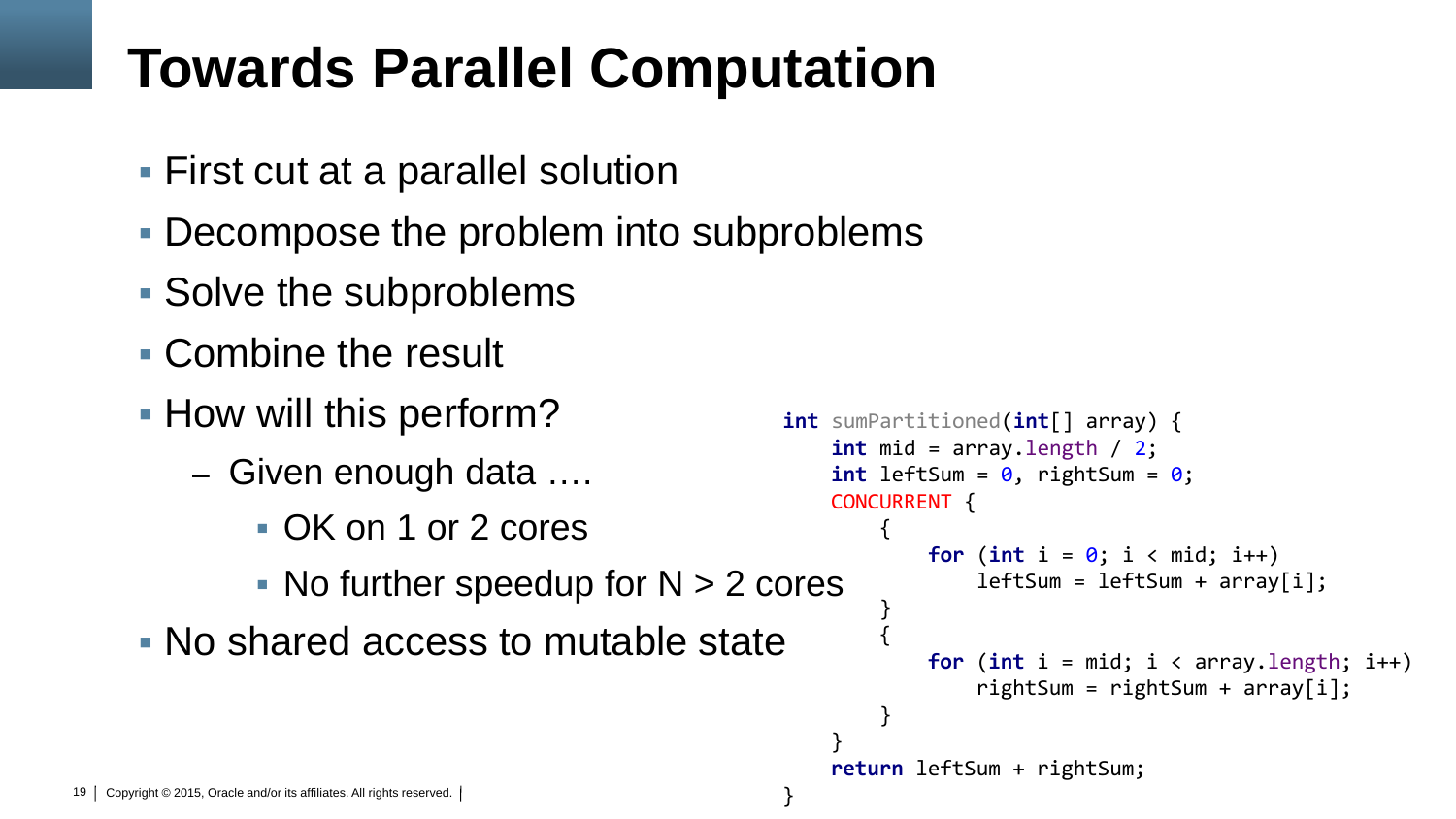## **Divide And Conquer**

- Standard tool for parallel execution is *divide-and-conquer*
	- Recursively decompose problem until it is small enough for sequential

```
R solve(Problem<R> problem) {
     if (problem.isSmall())
         return problem.solveSequentially();
     R leftResult, rightResult;
     CONCURRENT {
        leftResult = solve(problem.left());
         rightResult = solve(problem.right());
 }
     return problem.combine(leftResult, rightResult);
}
```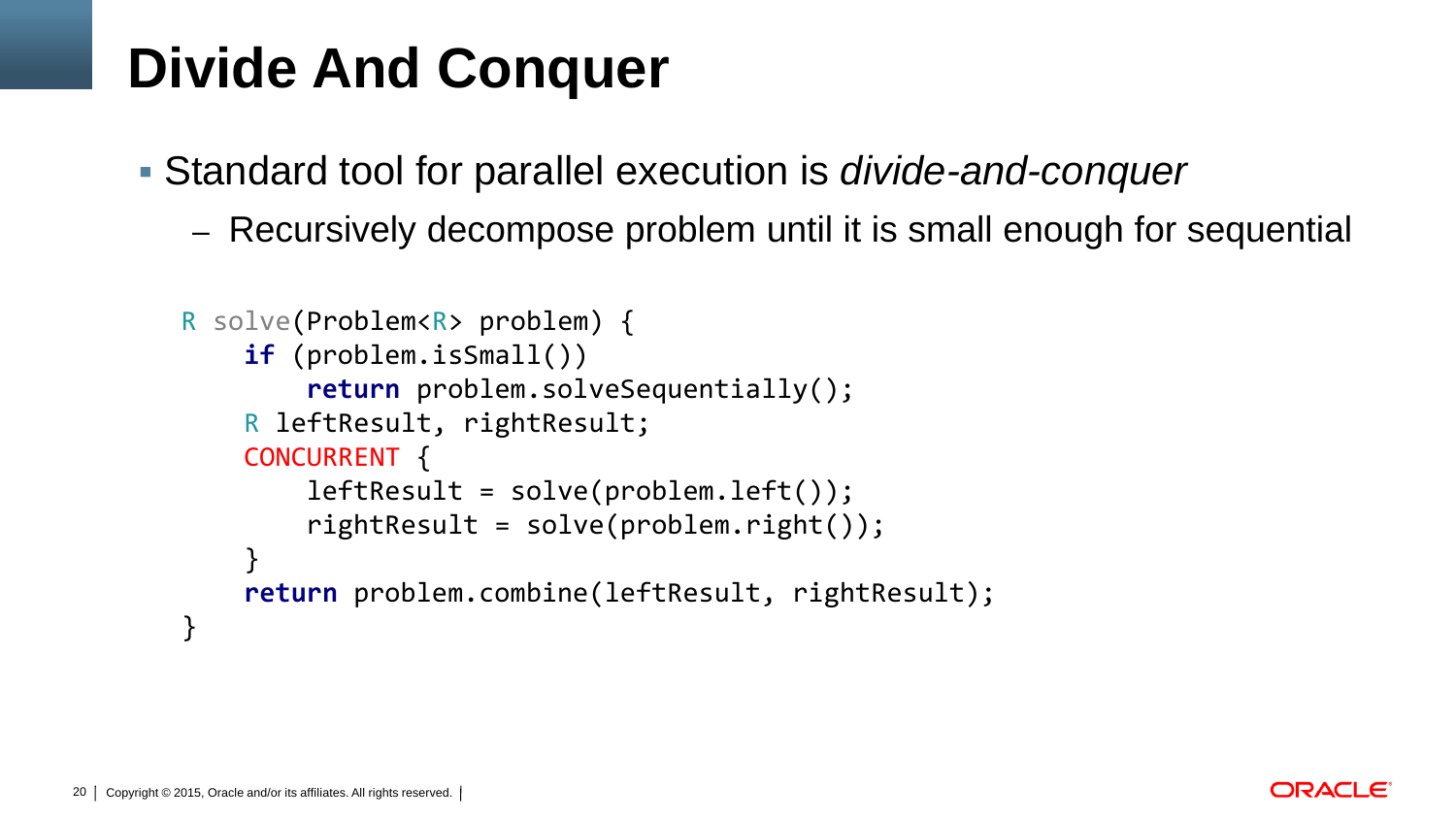## **Divide And Conquer**

- Recursive decomposition is *simple*
	- Especially with recursively-defined data structures, like trees
	- No shared mutable state  $-$  just partitioned reading
	- Intermediate results live on the stack
- Starts forking work early!
	- Beware Amdahl's Law
- **Decomposition is dynamic** 
	- Can incorporate runtime knowledge of core count and load
	- Portable expression of parallel computation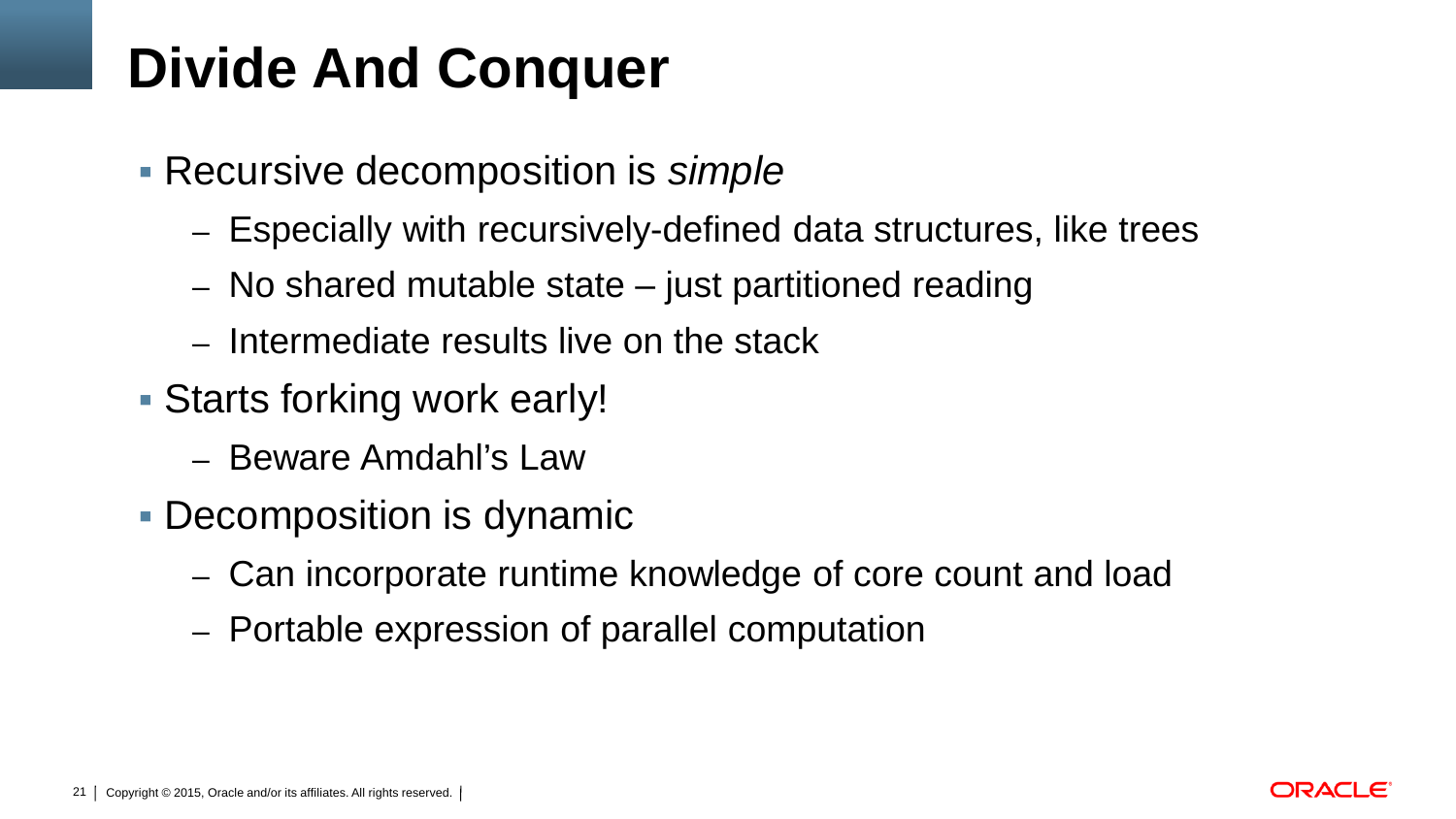## **Summing an array in parallel**



**ORACLE**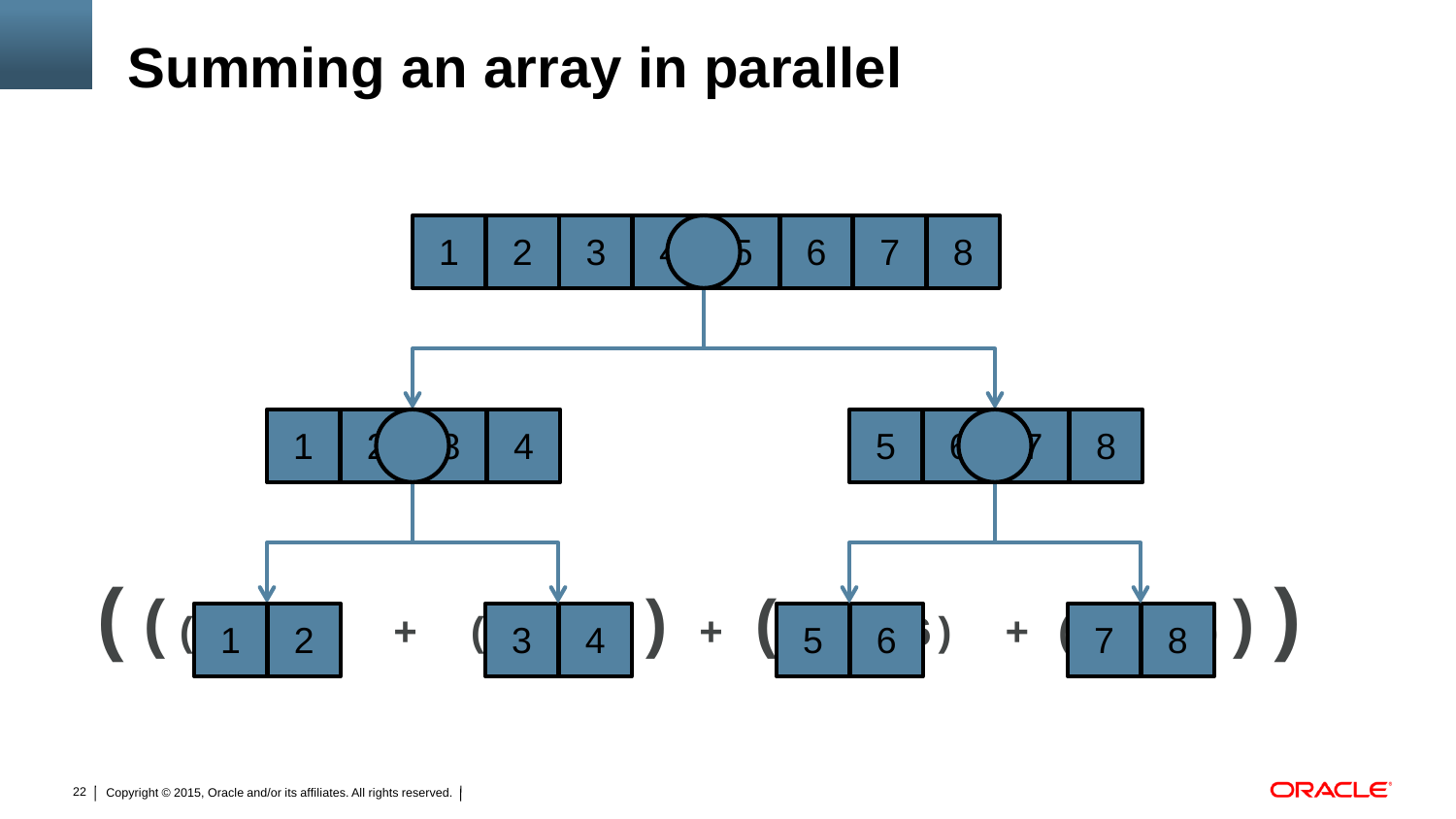## **Summing an array in parallel**



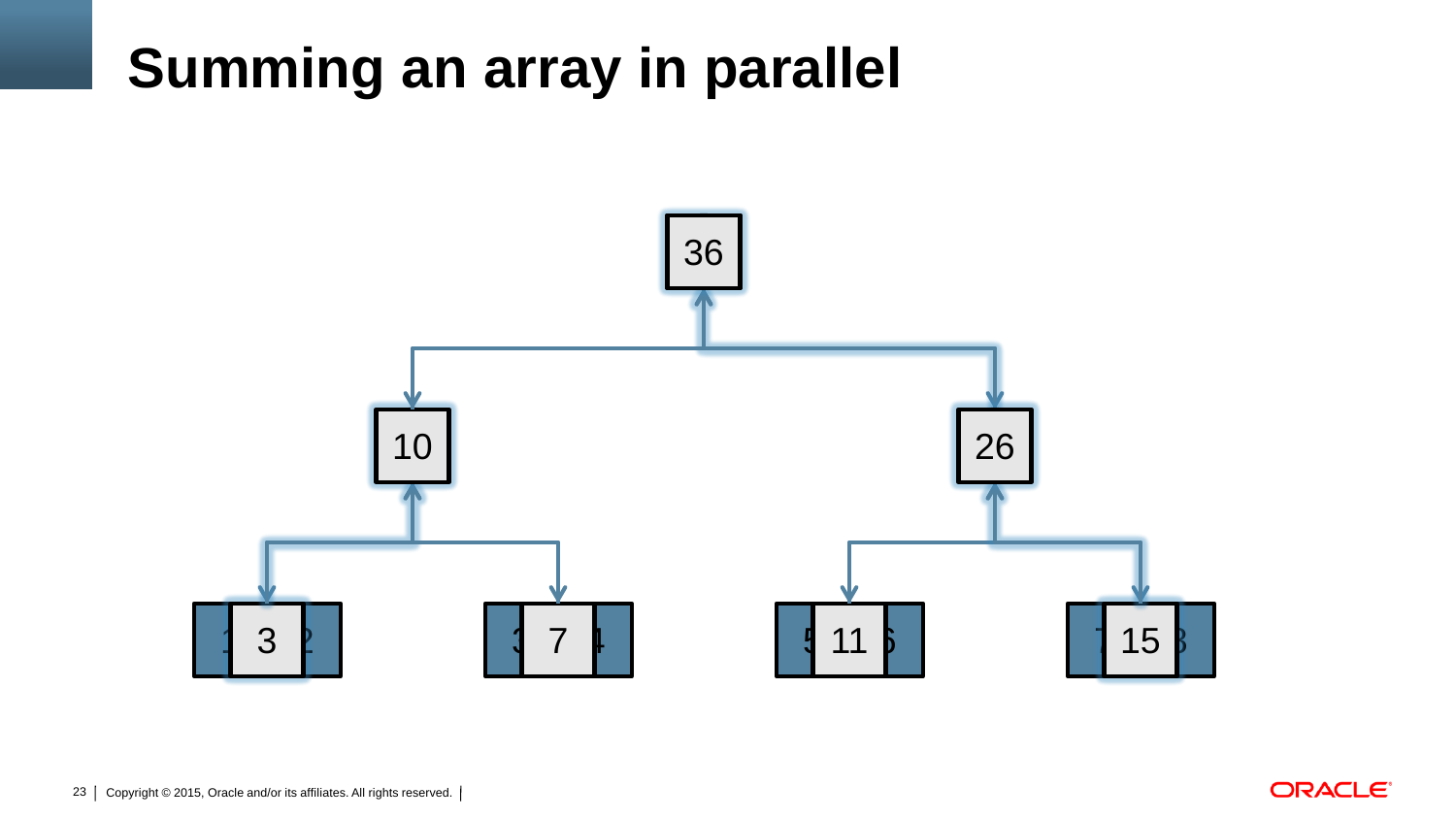## **Performance Considerations**

- Splitting / decomposition costs
	- Sometimes splitting is more expensive than just doing the work!
- Task dispatch / management costs
	- Can do a lot of work in the time it takes to hand work to another thread
- Result combination costs
	- Sometimes combination involves copying lots of data
- Locality
	- The elephant in the room
- Each can steal away potential speedup!
	- In general, need a lot of data to make up for decomposition startup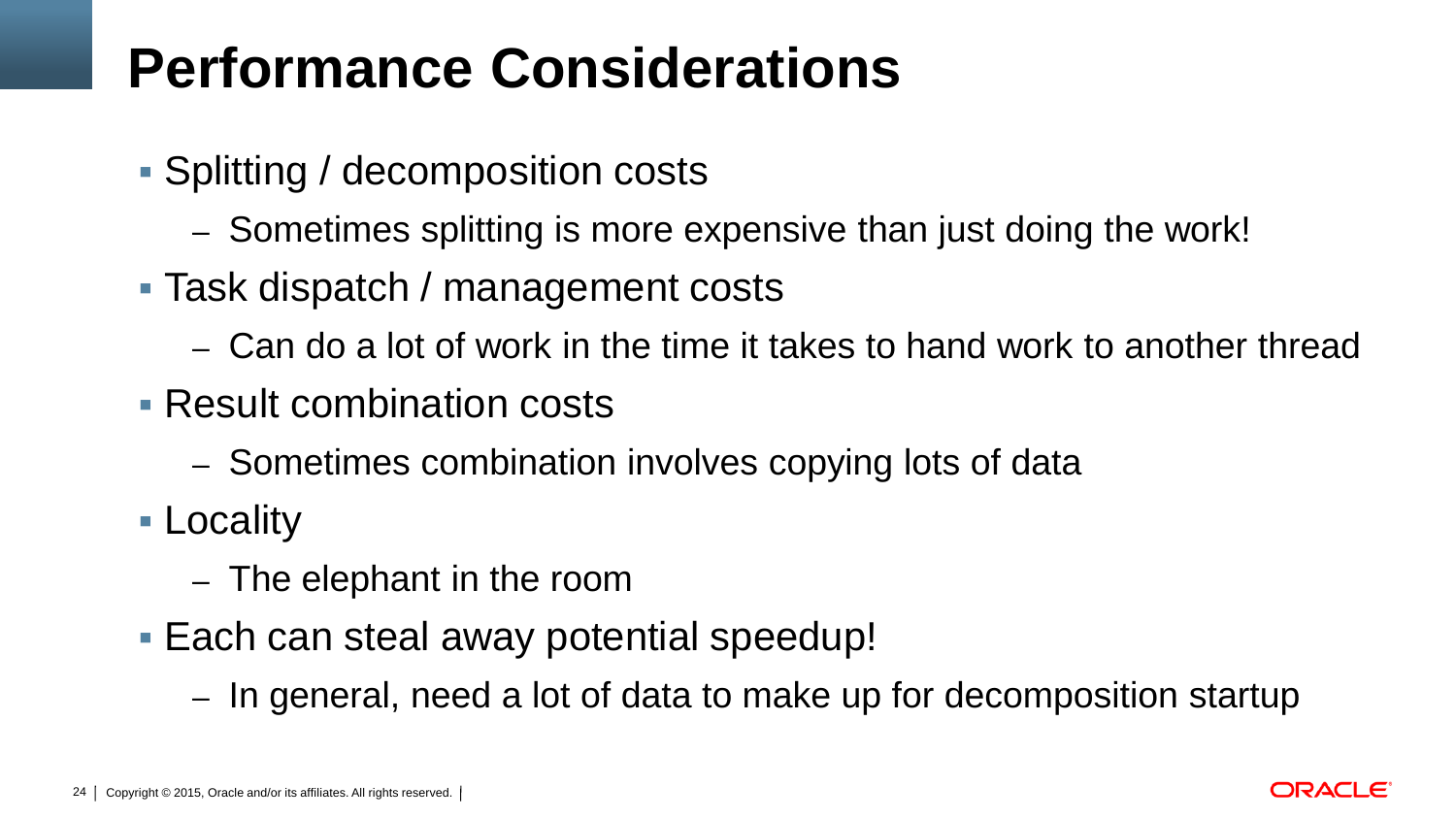### **Fork-Join**

- Java SE 7 added the *fork-join* framework to java.util.concurrent
	- Task management framework for *fine-grained*, *CPU-intensive* tasks
		- Scales well from 1 thread to hundreds
	- Specialized and optimized for divide-and-conquer
	- Based on concept of *work stealing*
		- **Minimizes contention costs**
- Two basic operations
	- Fork a task
	- Wait for (or get callback on) task completion
- **Efficient substrate for our CONCURRENT { t1, t2 } construct** 
	- Relatively low task-management overhead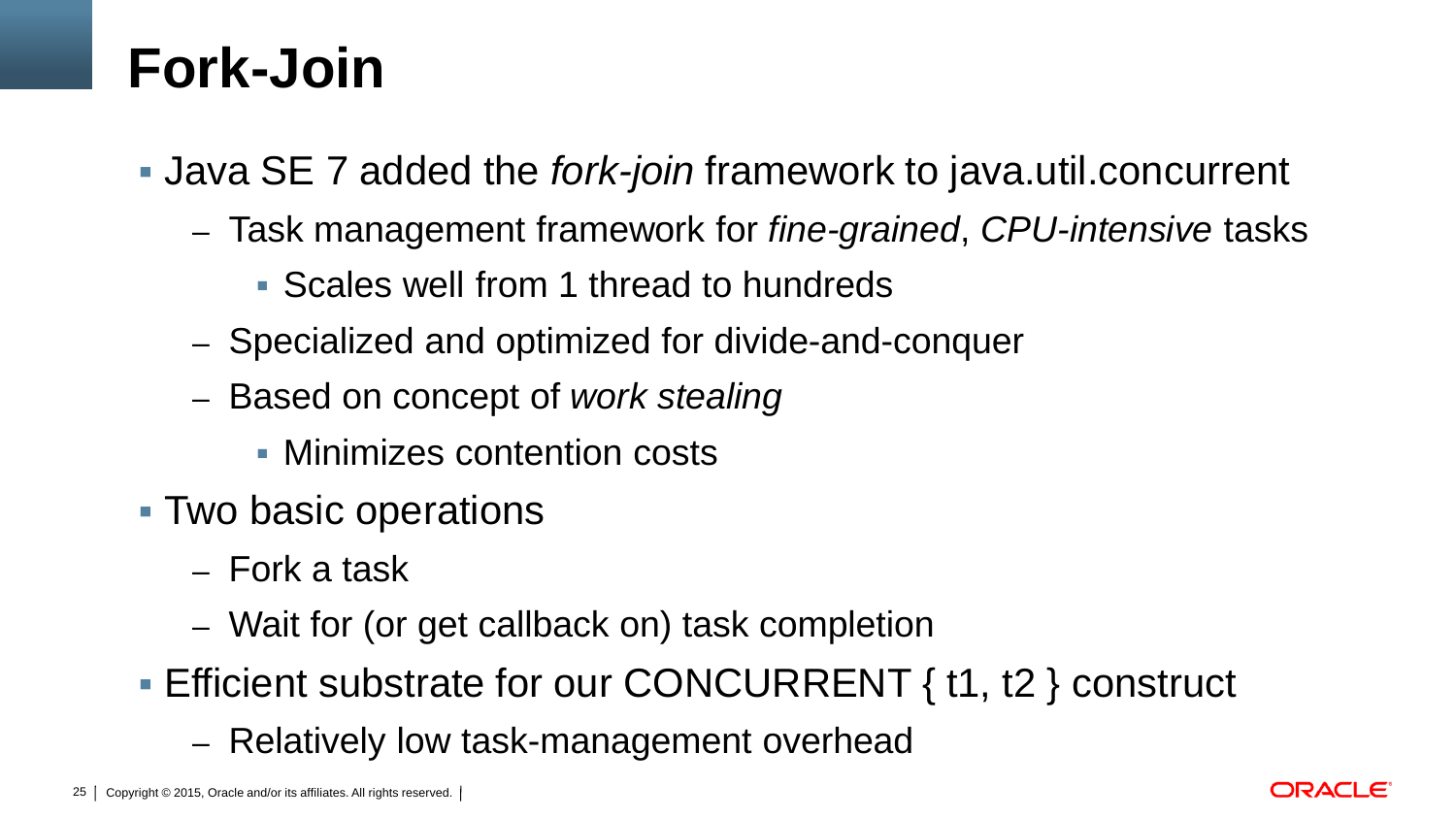### **Streams**

- Streams is about *possibly-parallel*, *aggregate operations* on datasets
- Sources can be collections, arrays, generator functions, IO…
	- Support (including parallel) deeply woven into Collections
- Encourages a declarative style what, not how
	- If done well, more readable and less error-prone
- Pipelines built from basic primitives filter, map, reduce, sort
	- Exploits laziness all operations fused into a single pass on the data
- All operations can be executed in parallel
	- But not magic parallelism dust!
- Couldn't get to a library like this without lambdas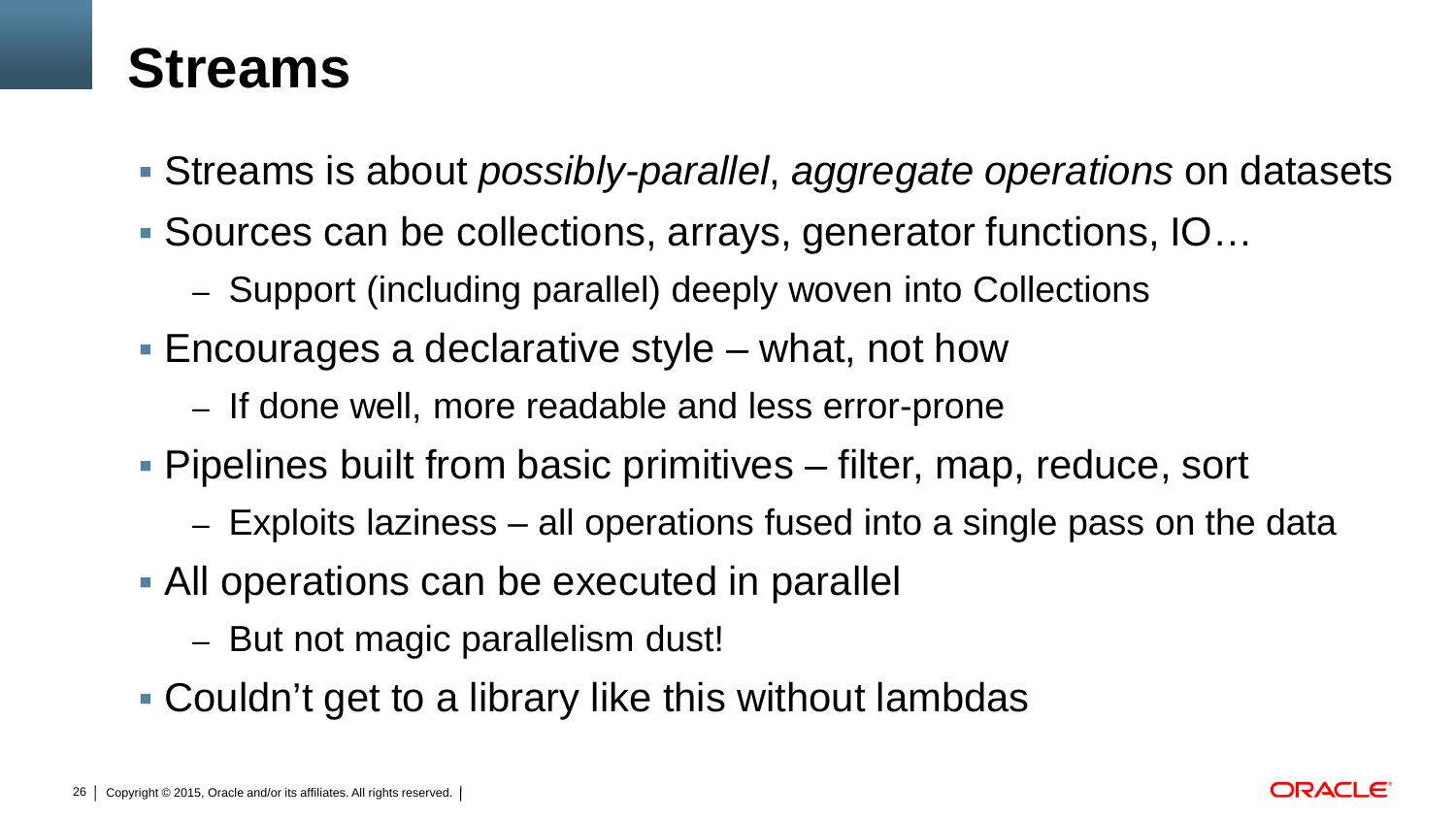#### **Streams**

```
Set<Seller> sellers = new HashSet<>();
for (Txn t : txns) {
    if (t.getBuyer().getAge() >= 65) sellers.add(t.getSeller());
}
List<Seller> sorted = new ArrayList<>(sellers);
Collections.sort(sorted, new Comparator<Seller>() {
     public int compare(Seller a, Seller b) {
         return a.getName().compareTo(b.getName());
     }
});
for (Seller s : sorted)
     System.out.println(s.getName());
```


#### **ORACLE**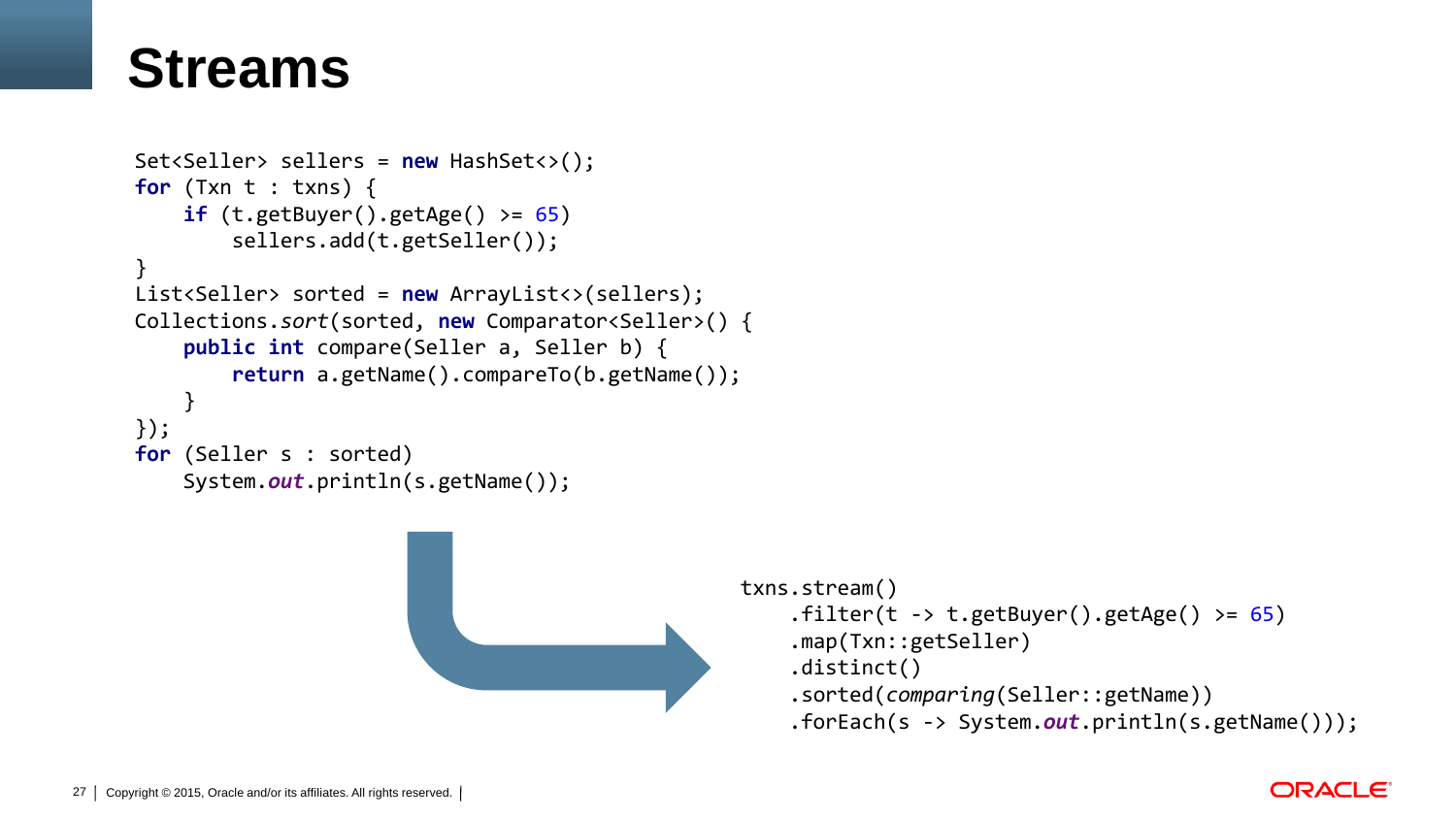## **Parallel Stream Performance**

- **Splitting / decomposition costs** 
	- How easily splittable is the source?
- Task dispatch / management costs
	- Handled by FJ framework
- Result combination costs
	- Adding numbers is cheap; merging sets is expensive
- Locality
	- Array-based sources are best

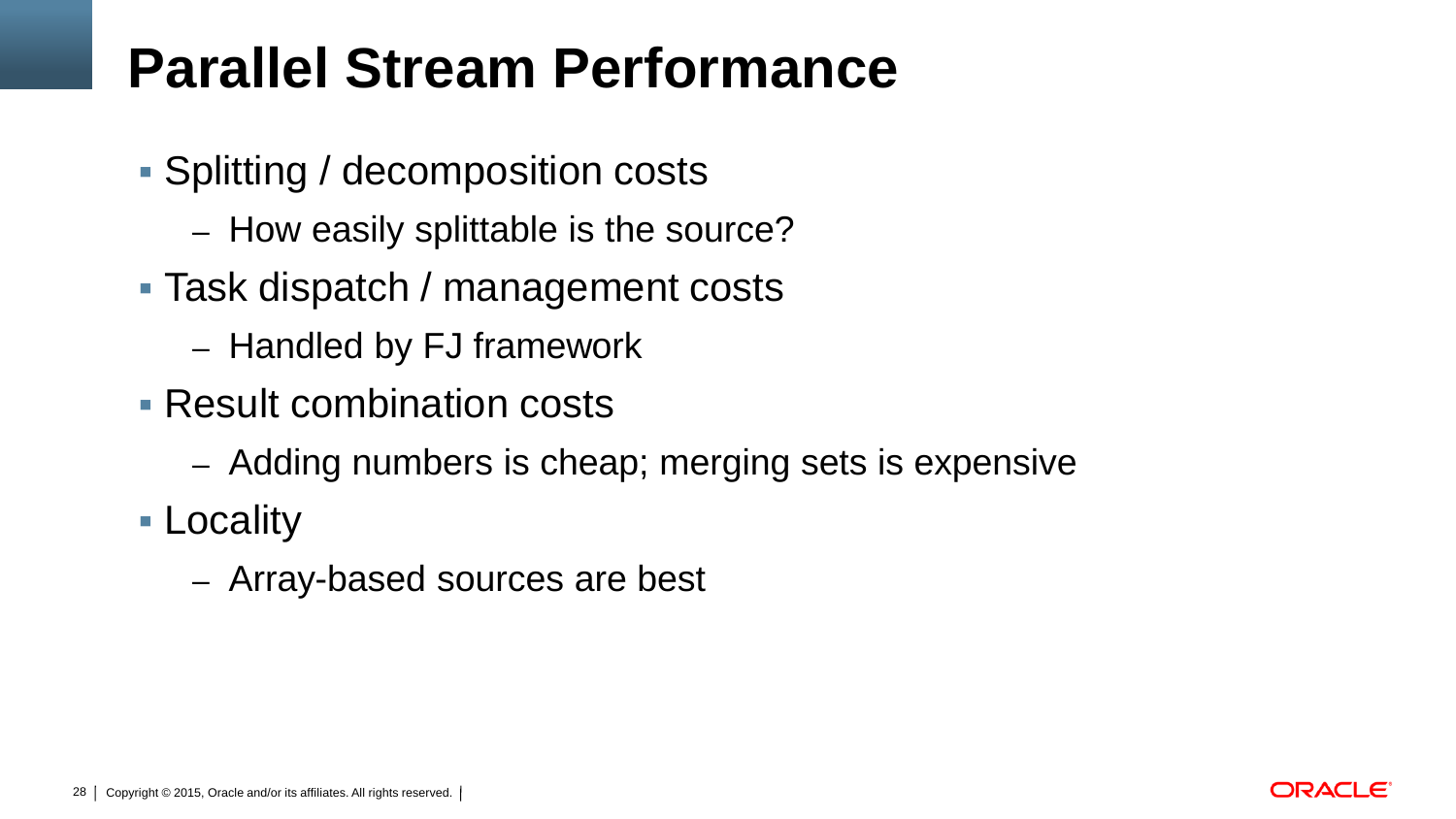## **The NQ Model**

- Simple model for parallel performance
	- $N =$  number of data items
	- $-Q =$  amount of work per item
- Rule of thumb
	- Need  $NQ > 10,000$  to have a chance for parallel speedup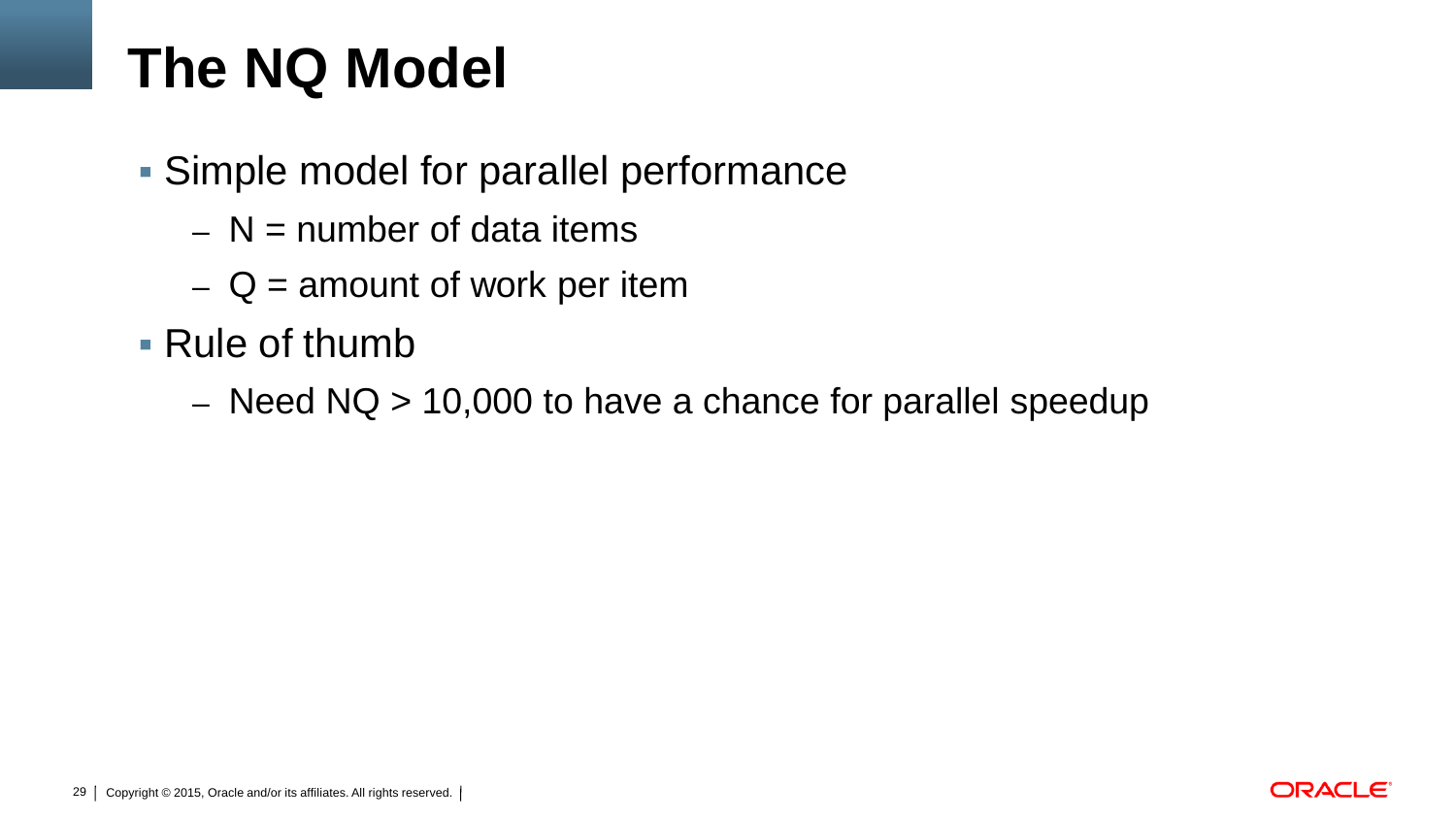# **Source Splitting**

- Some sources split better than others
	- Cost of computing split
	- Evenness of split
	- Predictability of split
- Arrays split cheaply, evenly, and with perfect knowledge of split sizes
	- Linked lists have none of these properties
	- Iterative generators behave like linked lists, stateless generators behave like arrays
- Compare
	- **IntStream.iterate(0, i -> i+1).limit(n).sum()**
	- vs **IntStream.range(0, n).sum()**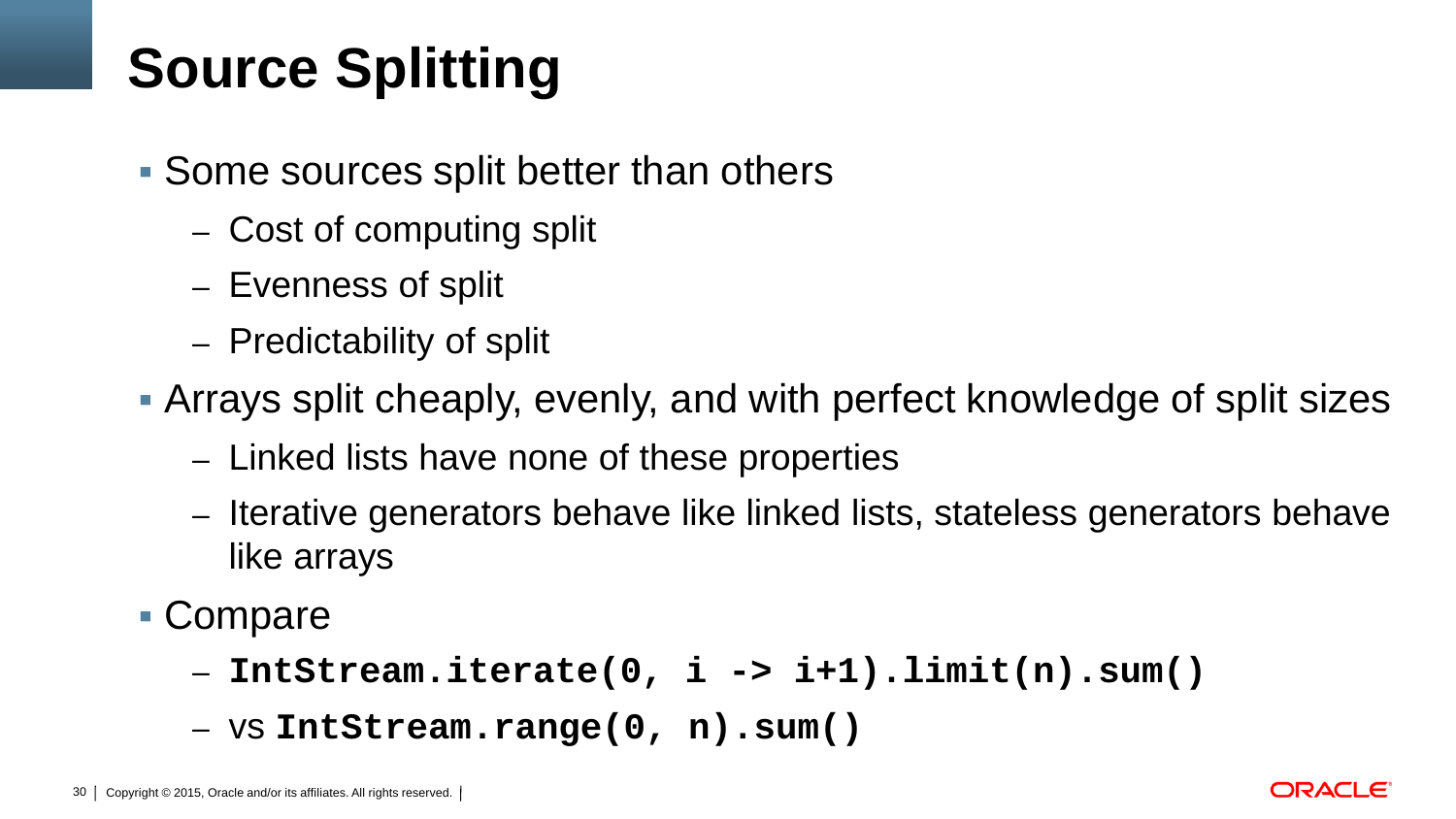# **Locality**

31 Copyright © 2015, Oracle and/or its affiliates. All rights reserved.

- Locality is the elephant in the room
- Parallelism wins when we can keep the CPUs busy doing useful work
	- Waiting for cache misses is not useful work
- Memory bandwidth often the limiting factor on many systems
- Array-based, numeric problems parallelize best
- Benchmark: Stream.of(int[]).sum() vs Stream.of(Integer[]).sum()
	- 8-core i7, Java SE 8, Linux

| Speedup over<br>Sequential | $N=1k$ | $N=10k$ | $N=1M$ |
|----------------------------|--------|---------|--------|
| int                        | 1x     | 6.2x    | 7.9x   |
| Integer                    | (4.9x) | 1.5x    | 3.5x   |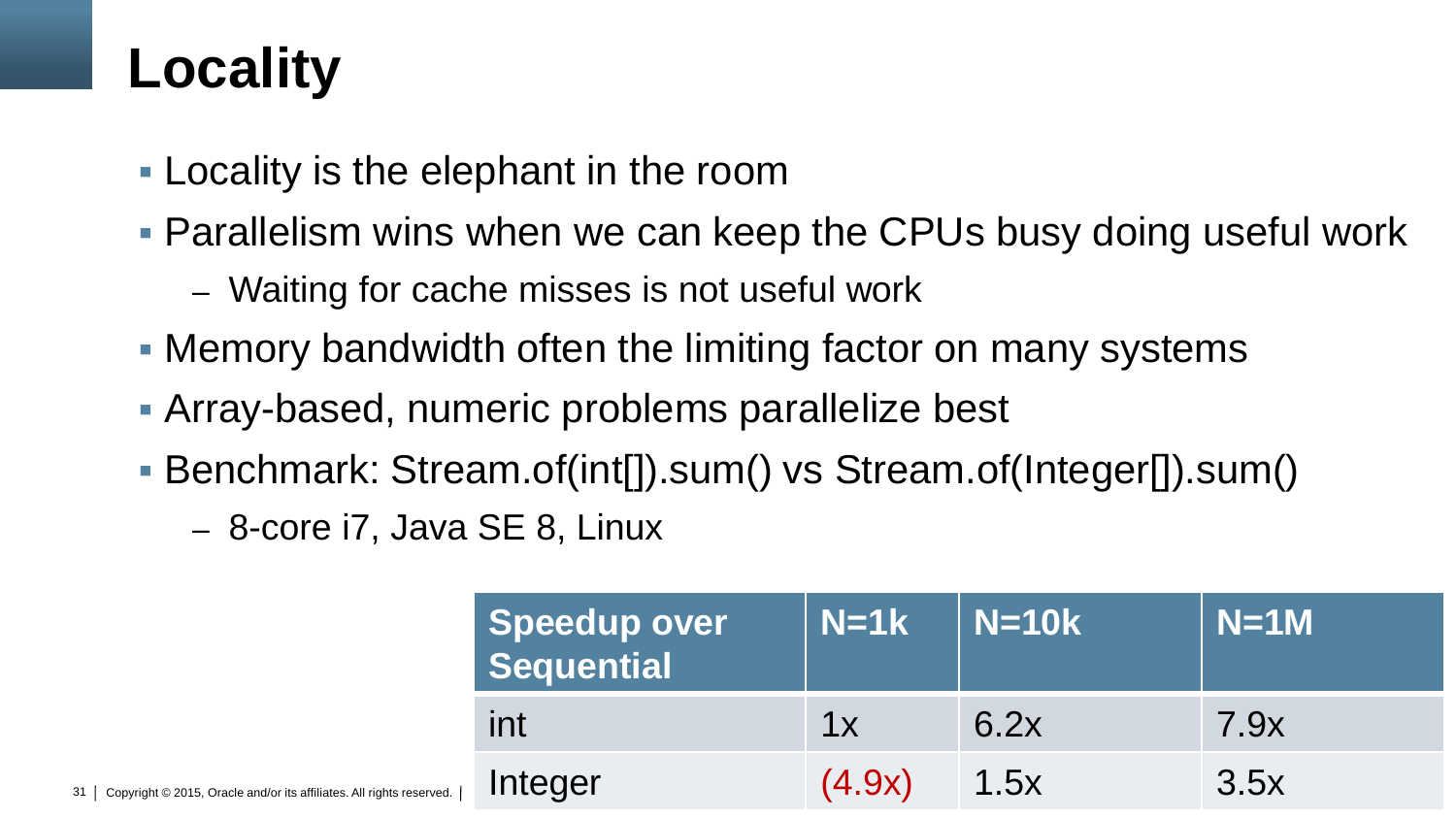



27

81

ORACLE<sup>®</sup>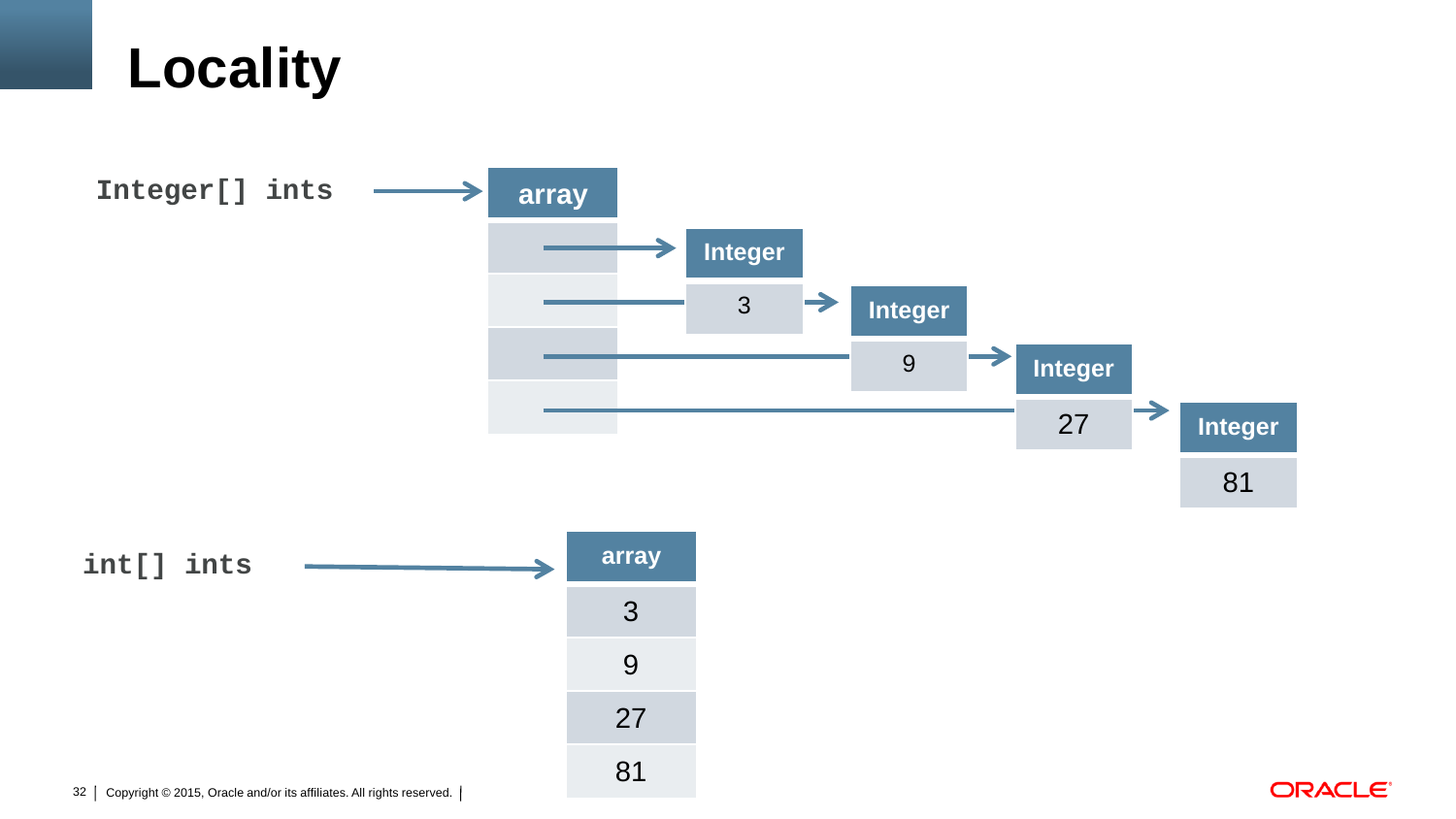#### **Encounter Order**

- Some operations have semantics tied to *encounter order*
	- Encounter order is the order implied by the source
	- Some sources have no defined encounter order (e.g., HashSet)
	- Operations like limit(), skip(), and findFirst() are tied to encounter order
	- Less exploitable parallelism
- Sometimes the encounter order is meaningful, sometimes not
	- Call .unordered() to indicate encounter order is not meaningful to you
	- Ops like limit(), skip(), and findFirst() will optimize in the presence of unordered sources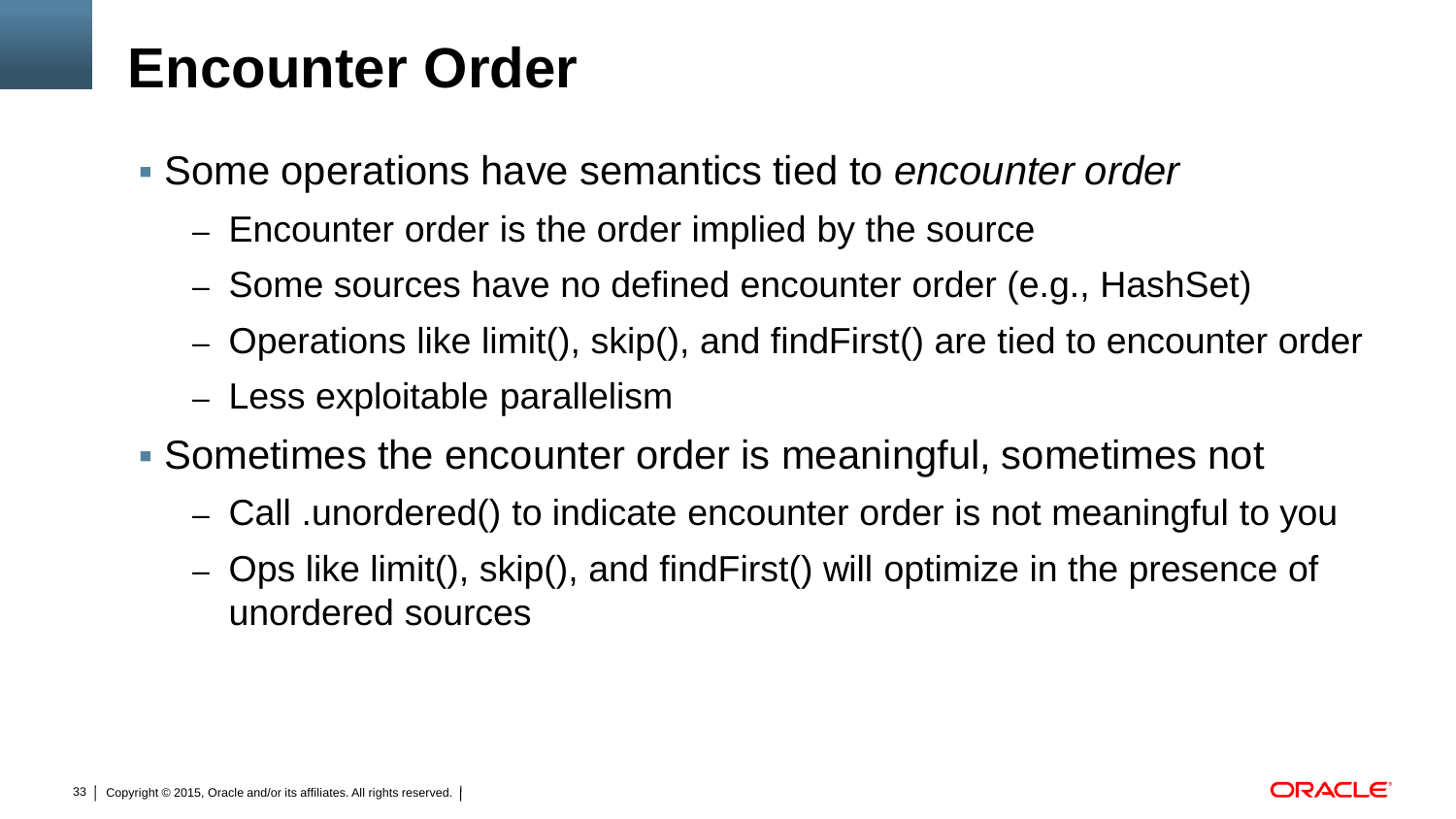# **Merging**

- For some operations (sum, max) the merge operation is really cheap
- For others (groupingBy to a HashMap) it is insanely expensive!
	- Involves a lot of copying
	- And repeatedly, up the tree
	- Cost of merging overwhelms the parallelism advantage
- Measuring IntStream.range(0, n).collect(toSet())…
	- For n=10K, approximately 4x *slowdown* going parallel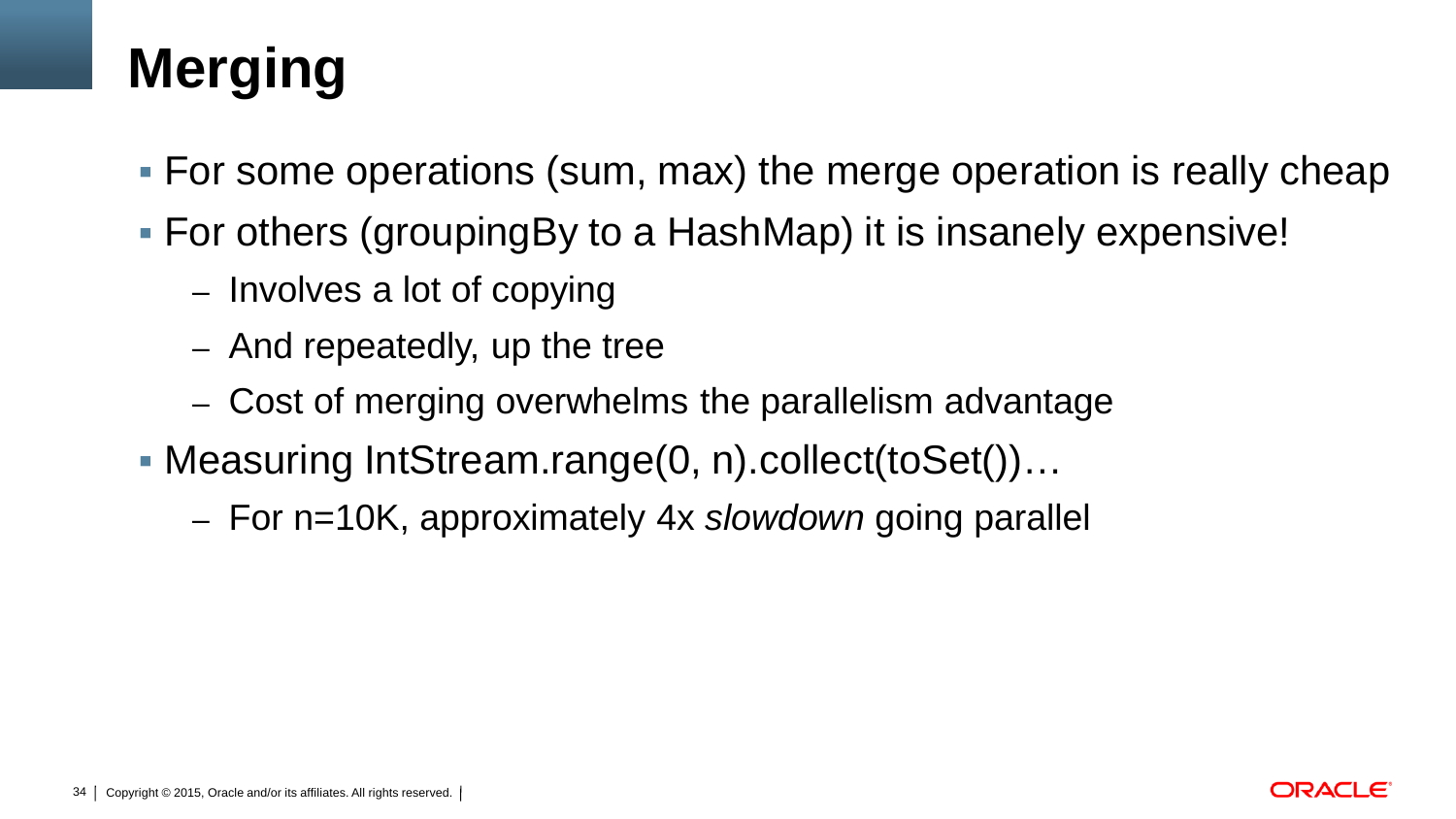## **Merging a set in parallel**



**ORACLE**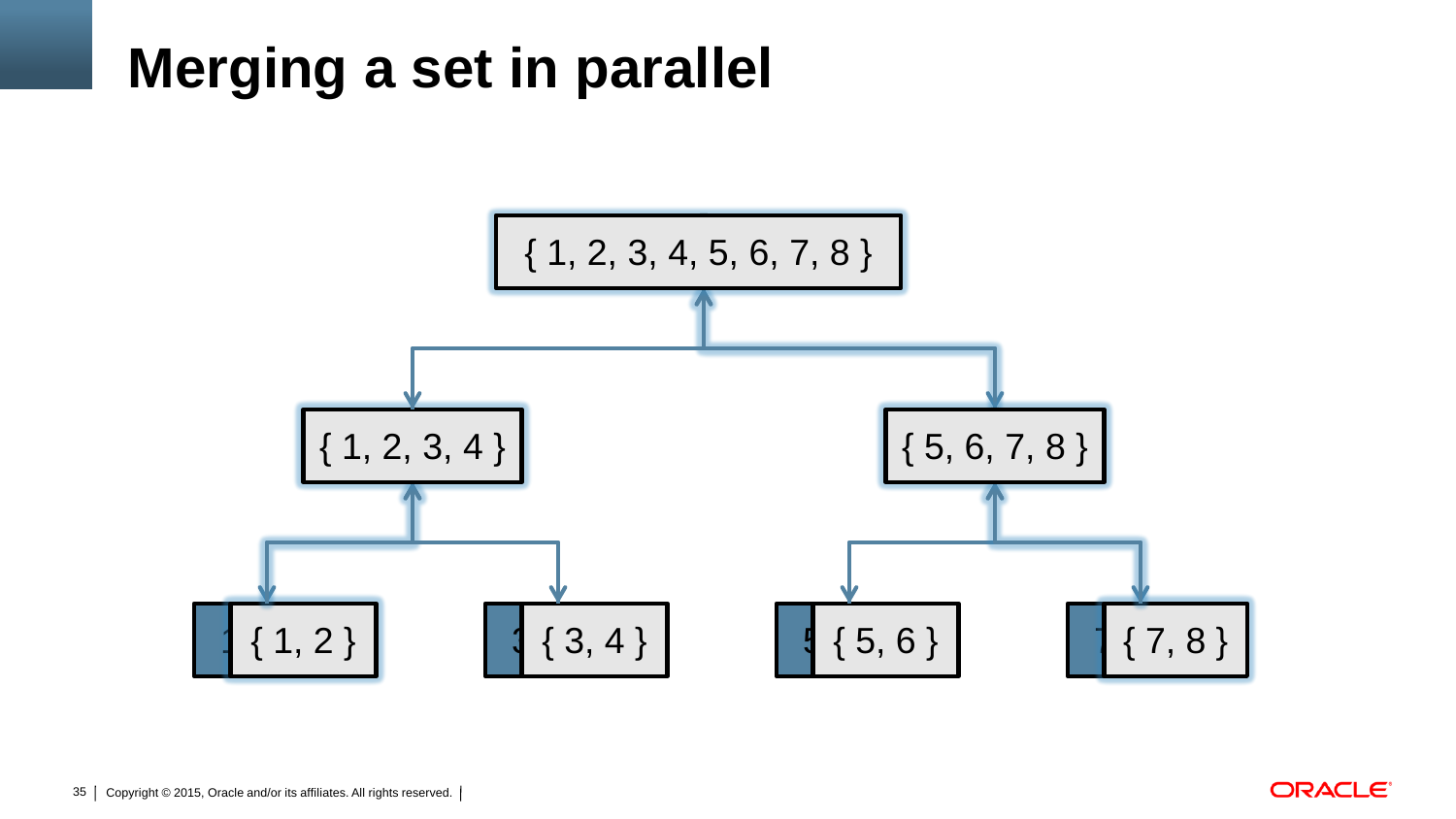## **Parallel Streams**

- Any of the following factors can conspire to undermine speedup
	- NQ is insufficiently high
	- Cache-miss ratio is too high (too many indirections)
	- Source is expensive to split
	- Result combination cost is too high
	- Pipeline uses encounter-order-sensitive operations